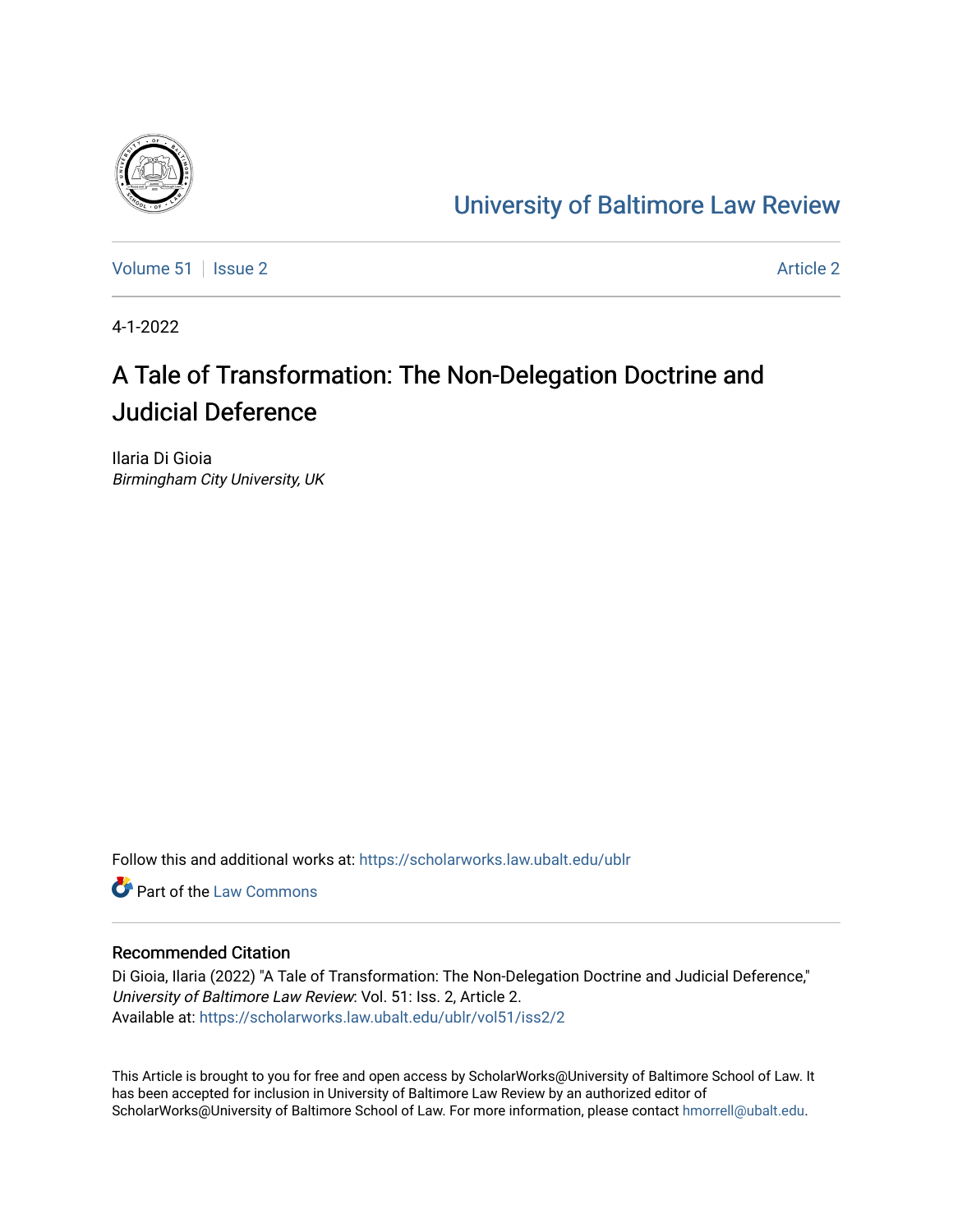# **A TALE OF TRANSFORMATION: THE NON-DELEGATION DOCTRINE AND JUDICIAL DEFERENCE**

# **Dr. Ilaria Di Gioia\***

| I. FROM "NON-DELEGATION" TO "DORMANT NON-    |  |
|----------------------------------------------|--|
|                                              |  |
| II. CHEVRON AND MEAD: DEFERENCE TO           |  |
| ADMINISTRATIVE AGENCIES' INTERPRETATION      |  |
|                                              |  |
| III. SEMINOLE/AUER: DEFERENCE TO AN AGENCY'S |  |
| <b>INTERPRETATION OF ITS OWN AMBIGUOUS</b>   |  |
|                                              |  |
| IV. "POTENT IN ITS PLACE BUT CABINED IN ITS  |  |
| SCOPE": THE TRANSFORMATION OF THE            |  |
| DOCTRINE OF DEFERENCE IN KISOR V. WILKIE     |  |
|                                              |  |
| V. THE LATEST CHALLENGE TO THE NON-          |  |
| DELEGATION DOCTRINE: GUNDY V. UNITED         |  |
|                                              |  |
| CONCLUSION: A TALE OF TRANSFORMATION?183     |  |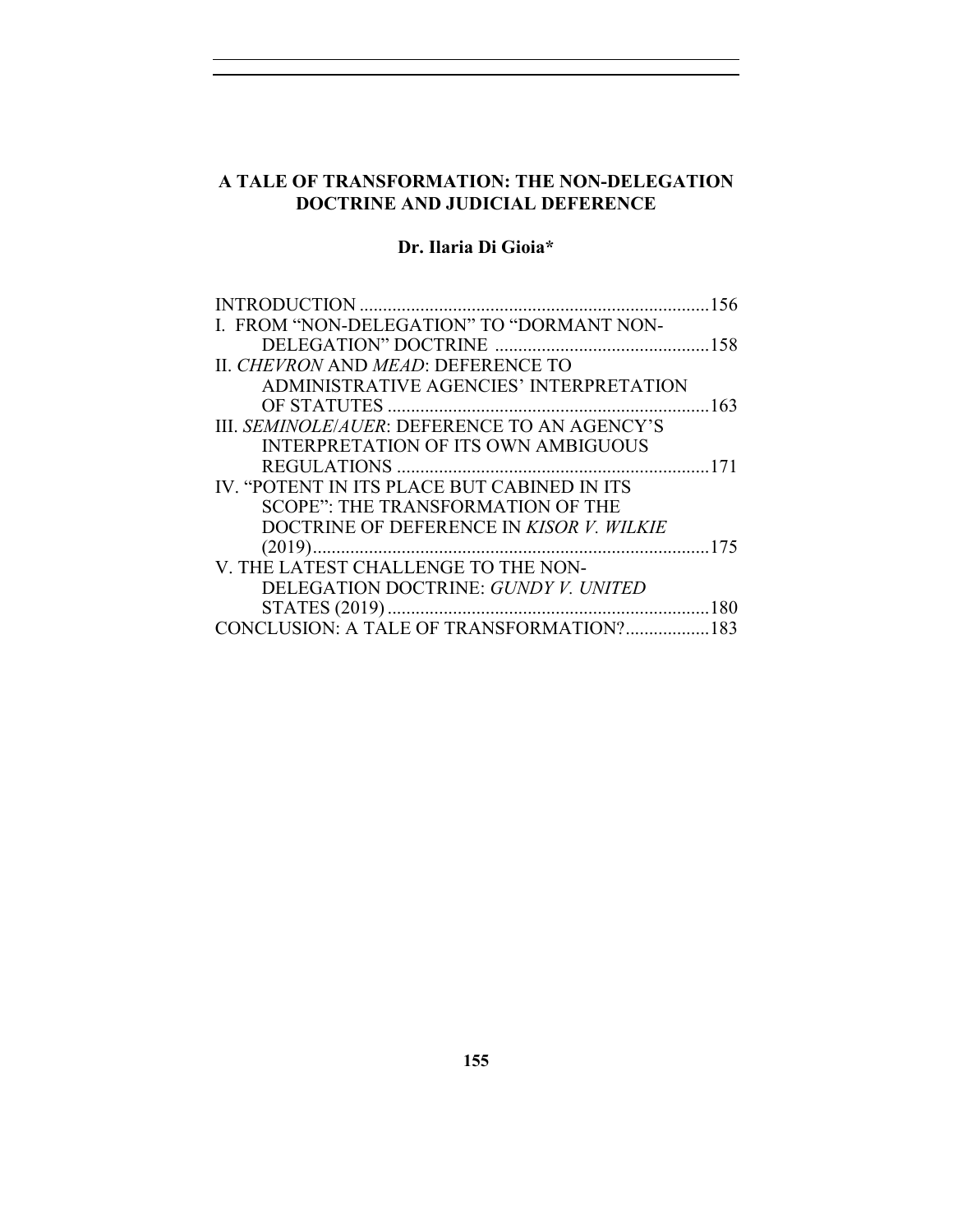#### INTRODUCTION

Legal doctrines are not created equal. Some doctrines are solid and survive the test of time, some are short-lived, and others transform and adapt in order to serve specific legal and political purposes. The transformation can be radical (hence constituting a metamorphosis) or can be a minor adaptation to new circumstances.

The doctrine of non-delegation is one that has transformed radically over time. Since 1935, the courts interpreted the nondelegation doctrine as a *de-facto* delegation doctrine (hence so-called dormant non-delegation) and have provided the constitutional grounds for the expansion of the administrative state. [1](#page-2-0) In its dormant version, it constitutes the backbone for the doctrine of judicial deference which has in turn evolved since its first 1984 *Chevron* formulation and has expanded to *Auer* and *Skidmore* variants.[2](#page-2-1)

Moved by distrust in the growth of the administrative state, conservative judges and legal scholars have recently attacked both doctrines. [3](#page-2-2) At the core of the debate is the constitutional legitimacy of the administrative state and of the delegation of power from the legislative branch to the executive branch. Professors Cass Sunstein and Adrian Vermeule have named this attitude towards the administrative state "The New Coke" and made a parallel between

Besides academia, Dr. Di Gioia devotes her free time to public service in her capacity of Honorary Vice-Consul for Italy in Birmingham, UK.

<span id="page-2-0"></span>Dr. Ilaria Di Gioia is a Senior Lecturer in Law and Associate Director of the Centre for American Legal Studies at Birmingham City University, UK.

Her research investigates the role of the courts in setting the balance between central and local government and, more widely, the various ways in which constitutional law interacts with the political process. She has published and presented research in the U.S. and Europe on the federal aspects of the Affordable Care Act, the sanctuary cities phenomenon and legalization of marijuana.

<sup>1.</sup> *See* Pan. Refin. Co. v. Ryan, 293 U.S. 388, 420–21 (1935) ("[T]he necessity and validity of [rulemaking] provisions and the wide range of administrative authority which has developed by means of them cannot . . . obscure . . . the authority to delegate, if our constitutional system is to be maintained.").

<span id="page-2-1"></span><sup>2.</sup> *See* Chevron, U.S.A., Inc. v. Nat. Res. Def. Council, Inc., 467 U.S. 837, 844 (1984) ("[C]onsiderable weight should be accorded to an executive department's construction of a statutory scheme it is entrusted to administer . . . ."); Auer v. Robbins, 519 U.S. 452, 461–63 (1997) ("[The Secretary of Labor] is free to write the regulations as broadly as he wishes, subject only to the limits imposed by the statute."); Skidmore v. Swift & Co., 323 U.S. 134, 139–40 (1944) ("This Court has long given considerable and in some cases decisive weight to [executive agency] [d]ecisions and to interpretative regulations of the [agency.]").

<span id="page-2-2"></span><sup>3.</sup> *See* Adrian Vermeule, *Bureaucracy and Distrust: Landis, Jaffe, and Kagan on the Administrative State*, 130 HARV. L. REV. 2463, 2463 (2017).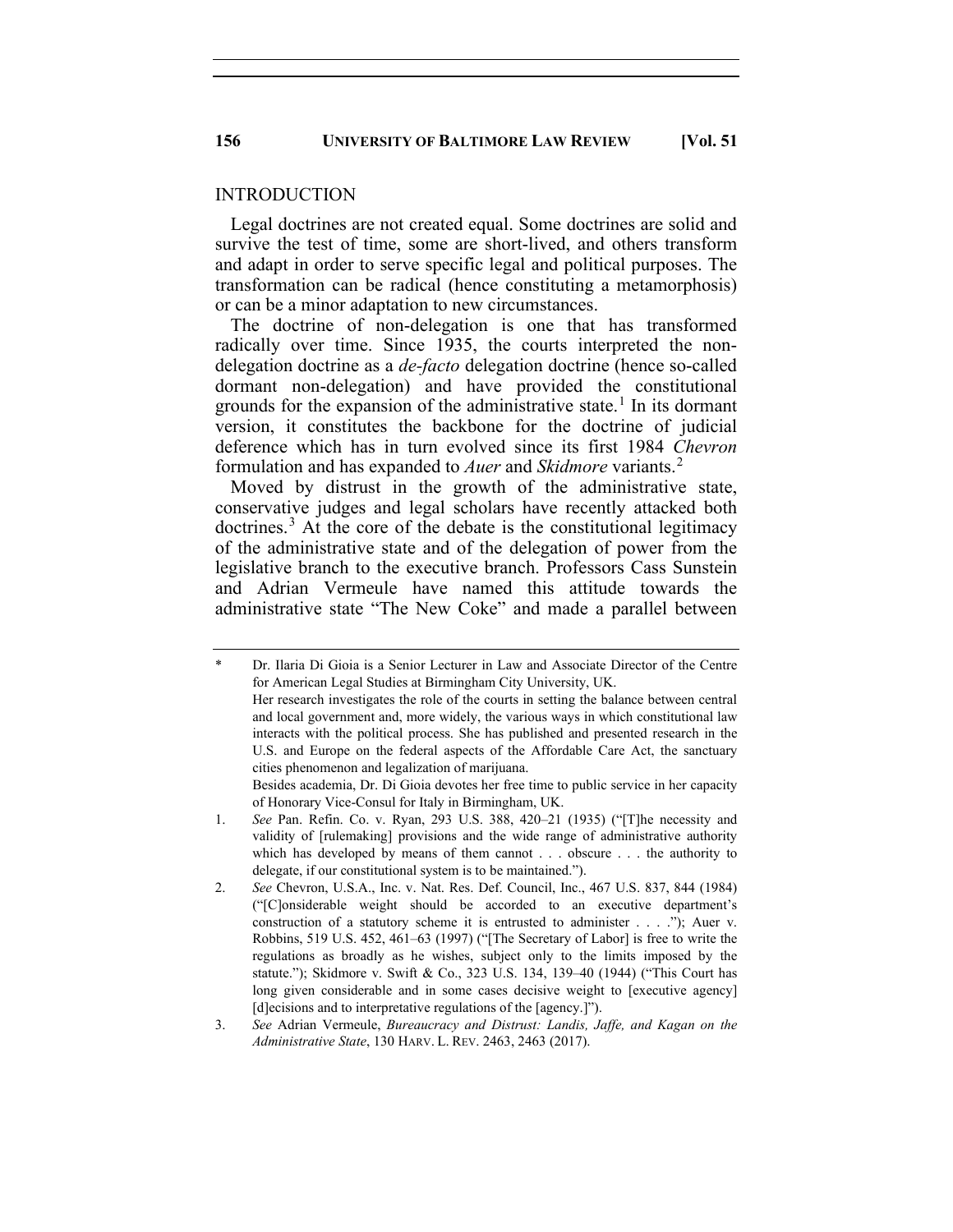#### **2022] A Tale of Transformation 157**

the resistance to the executive prerogative of the English judge and the current aversion to executive delegation of power.<sup>[4](#page-3-0)</sup> Two years ago, the Supreme Court considered a challenge to the dormant nondelegation doctrine in the *Gundy* case; [5](#page-3-1) Justice Kagan's plurality opinion sheltered the doctrine from the attacks of Justice Gorsuch, Justice Roberts, and Justice Thomas.<sup>[6](#page-3-2)</sup> However, the fragmented decision has prompted wide scholarly and media speculation on the uncertain future of the doctrine. [7](#page-3-3) President Biden's climate agenda, for instance, relies upon the creation of new regulations by agencies such as the Environmental Protection Agency (EPA) and new regulations often face legal challenges.<sup>[8](#page-3-4)</sup> If the doctrine is scrutinized again by the Supreme Court, the conservative majority is expected to be less supportive of delegation.<sup>[9](#page-3-5)</sup> Justice Alito's concurrence in *Gundy* seemed to indicate that he would be prepared to resurrect the non-delegation doctrine and he may be able to persuade his conservative colleagues.<sup>[10](#page-3-6)</sup> This means that the non-delegation doctrine may soon go through a transformation, the extent of which remains to be seen.

This Article engages with a review of the historical developments surrounding the doctrine of non-delegation and how it has morphed over time. It examines the theoretical link between the practice of judicial deference and the dormant non-delegation doctrine and argues that a change of jurisprudence around the non-delegation doctrine would also have an inevitable impact on the jurisprudence around judicial deference. If courts could strike regulations that they deem involve improperly delegated powers, then they may be keener on interpreting statutes and regulations that would otherwise be deferred to agencies' interpretation.

<span id="page-3-0"></span><sup>4.</sup> CASS R. SUNSTEIN & ADRIAN VERMEULE, LAW & LEVIATHAN: REDEEMING THE ADMINISTRATIVE STATE 19 (2020).

<span id="page-3-1"></span><sup>5.</sup> Gundy v. United States, 139 S. Ct. 2116, 2121 (2019).

<span id="page-3-3"></span><span id="page-3-2"></span><sup>6.</sup> *Id.*

<sup>7.</sup> Wayne A. Logan, Gundy v. United States: *Gunning for the Administrative State*, 17 OHIO ST. J. CRIM. L. 185, 186 (2019); Hannah Mullen & Sejal Singh, *The Supreme Court Wants to Revive a Doctrine That Would Paralyze Biden's Administration*, SLATE (Dec. 1, 2020, 12:56 PM), https://slate.com/news-andpolitics/2020/12/supreme-court-gundy-doctrine-administrative-state.html [https://perma.cc/HP4B-9XJM].

<span id="page-3-4"></span><sup>8.</sup> *See* Mullen & Singh, *supra* note 7.

<sup>9.</sup> *Id.*

<span id="page-3-6"></span><span id="page-3-5"></span><sup>10.</sup> *Gundy*, 139 S. Ct. at 2130–31 (Alito, J., concurring).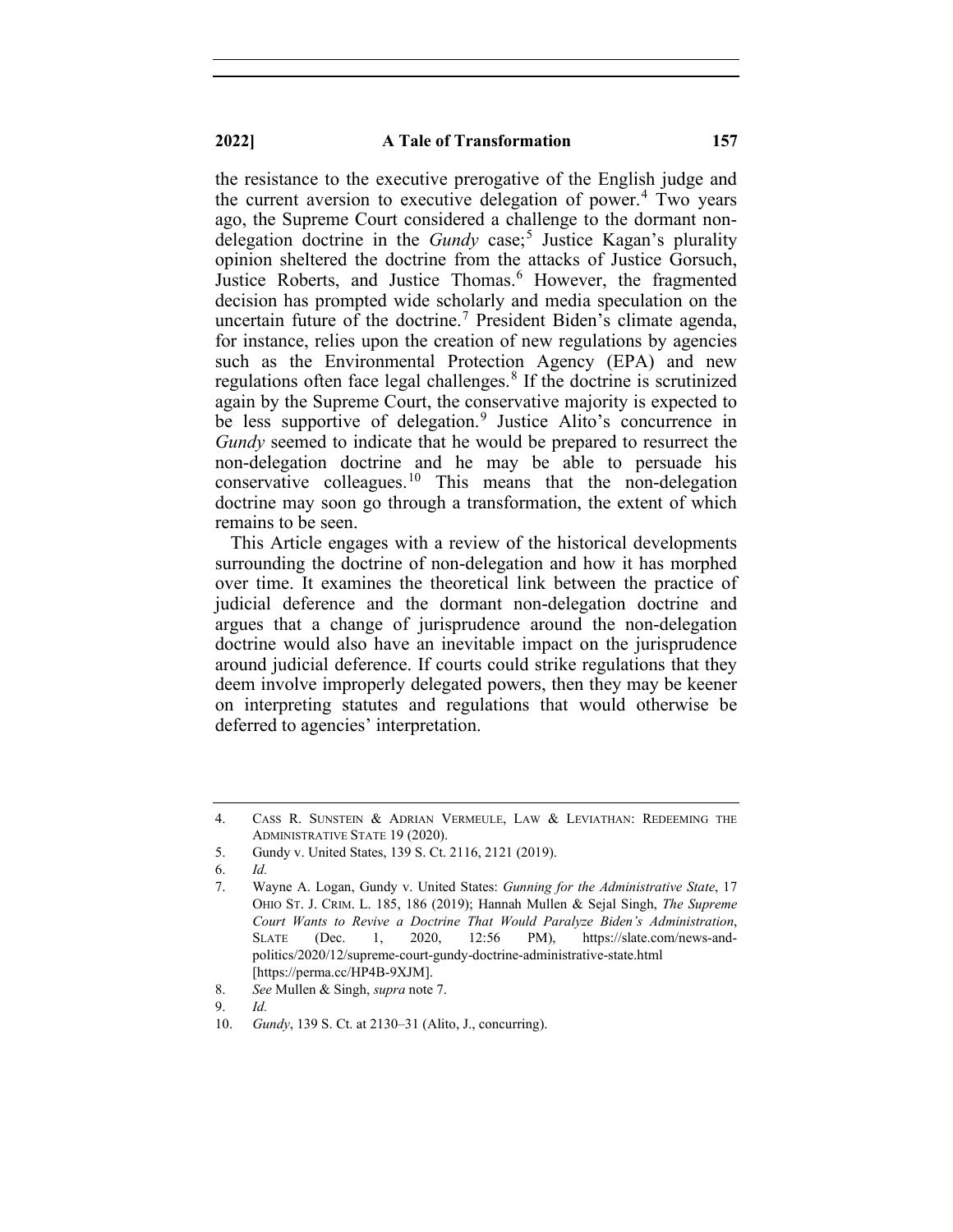Part I reconstructs the history of the non-delegation doctrine and, in particular, argues that it has evolved into a *de-facto* delegation  $d$ octrine.<sup>[11](#page-4-0)</sup>

Part II discusses the seminal cases of *Chevron* and *Mead* and identifies the latter as the theoretical connecting ring between the delegation doctrine and judicial deference.<sup>[12](#page-4-1)</sup>

Part III considers deference to an agency's interpretation of its own ambiguous regulations and discusses the call for a revision of *Auer*. [13](#page-4-2)

Part IV continues the discussion on agencies' interpretation of their own ambiguous regulations with particular reference to the *Kisor* case.[14](#page-4-3)

Part V discusses the latest challenge to the dormant delegation doctrine in the *Gundy* case. [15](#page-4-4)

# I. FROM "NON-DELEGATION" TO "DORMANT NON-DELEGATION" DOCTRINE

The American Constitution attributes the legislative power to Congress (Article I), the executive power to the President (Article II), and the "judicial power" to the courts (Article III), but it is silent on agency powers.<sup>[16](#page-4-5)</sup> The provisions related to the executive power mainly concern the President and officers commissioned by the President.<sup>[17](#page-4-6)</sup> Such an omission sits uncomfortably with the recent growth of the administrative state and the consequent increase of the power of agencies that constitute, according to some, a fourth branch of government.<sup>[18](#page-4-7)</sup> It is a fact that administrative agencies have

The rise of administrative bodies probably has been the most significant legal trend of the last century and perhaps more values today are affected by their decisions than by those of all the courts, review of administrative decisions apart. They also have begun to have important consequences on personal rights. *Cf. United States v. Spector*, 343 U.S. 169 (1952). They have become a veritable fourth branch of the Government, which has deranged our three-branch legal theories much as the concept of a fourth dimension unsettles our three-dimensional thinking.

<span id="page-4-1"></span><span id="page-4-0"></span><sup>11.</sup> *See* discussion *infra* Part I.

<sup>12.</sup> *See* discussion *infra* Part II.

<span id="page-4-2"></span><sup>13.</sup> *See* discussion *infra* Part III.

<span id="page-4-3"></span><sup>14.</sup> *See* discussion *infra* Part IV.

<span id="page-4-4"></span><sup>15.</sup> *See* discussion *infra* Part V.

<span id="page-4-5"></span><sup>16.</sup> *See* U.S. CONST. art. I; *id.* art. II; *id.* art. III.

<span id="page-4-7"></span><span id="page-4-6"></span><sup>17.</sup> *Id.* art II, § 3.

<sup>18.</sup> Peter L. Strauss, *The Place of Agencies in Government: Separation of Powers and the Fourth Branch*, 84 COLUM. L. REV. 573, 574–78 (1984). For an early reflection on the role of agencies, see Justice Jackson's dissenting opinion in *FTC v. Ruberoid Co.*: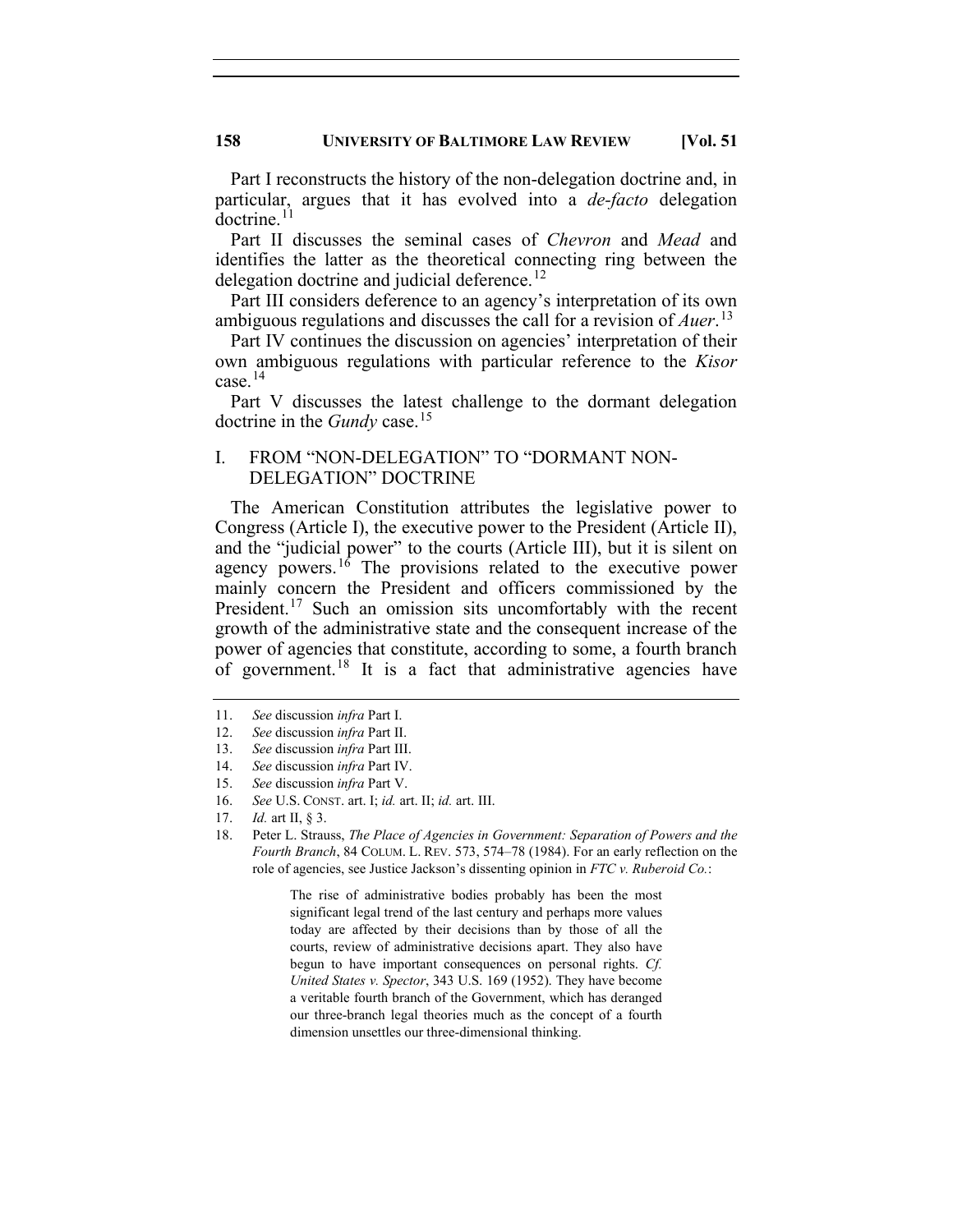executive, legislative, and judicial functions. They perform executive functions through agency enforcement, legislative functions through rulemaking, and judicial functions through administrative hearings and judicial deference.<sup>[19](#page-5-0)</sup> Even though their role had not been explicitly acknowledged in the text of the Constitution, administrative agencies *de facto* perform the functions above on delegation of Congress. [20](#page-5-1)

Hence, a question is in order: how have the courts justified the delegation of legislative, executive, and interpretive power to administrative agencies? The answer is controversial and resides in the modern recognition of the impracticability of a strict application of the traditional non-delegation doctrine. This is the legal doctrine according to which Congress, vested with "[a]ll legislative powers" by Article I of the Constitution, cannot delegate these powers to another branch.<sup>[21](#page-5-2)</sup>

With the growth of the administrative state, the courts started to take distance from the traditional understanding of the principle of separation of powers and recognized that overlaps and delegations were necessary for the functioning of the modern state. A first acknowledgment of the ability of Congress to delegate regulatory powers was made in 1911 when the Supreme Court held that Congress may delegate authority in the form of "power to fill up the details" under general provisions of law "by the establishment of administrative rules and regulations<sup>[1,1,[22](#page-5-3)</sup> However, the Court first

<sup>343</sup> U.S. 470, 487 (1952) (Jackson, J., dissenting) (internal parallel citation omitted, date added).

<sup>19.</sup> Strauss, *supra* note 18, at 577–79.

<span id="page-5-1"></span><span id="page-5-0"></span><sup>20.</sup> DAVID A. STRAUSS, THE LIVING CONSTITUTION 122 (2010) (stating that "[t]he New Deal is famous for having greatly increased the number of . . . agencies" that combined "executive, legislative, and judicial functions").

<span id="page-5-2"></span><sup>21.</sup> *See* U.S. CONST. art. I. Notably, the non-delegation doctrine finds deep roots in John Locke's social contract theory: "[t]he power of the legislative, being derived from the people by a positive voluntary grant . . . can be no other than what the positive grant conveyed, which being only to make laws, and not to make legislators[.]" JOHN LOCKE, TWO TREATISES OF GOVERNMENT 193 (Thomas I. Cook, ed., Hafner Publ'g Co. 1947) (1690). The Supreme Court discussed this principle in numerous instances. *See* Mistretta v. United States, 488 U.S. 361, 371 (1989) ("The nondelegation doctrine is rooted in the principle of separation of powers . . . ."); *see also* Marshall Field & Co. v. Clark, 143 U.S. 649, 692 (1892) ("That congress cannot delegate legislative power to the president is a principle universally recognized as vital to the integrity and maintenance of the system of government ordained by the constitution.").

<span id="page-5-3"></span><sup>22.</sup> United States v. Grimaud, 220 U.S. 506, 517 (1911) ("From the beginning of the government, various acts have been passed conferring upon executive officers power to make rules and regulations . . . . None of these statutes could confer legislative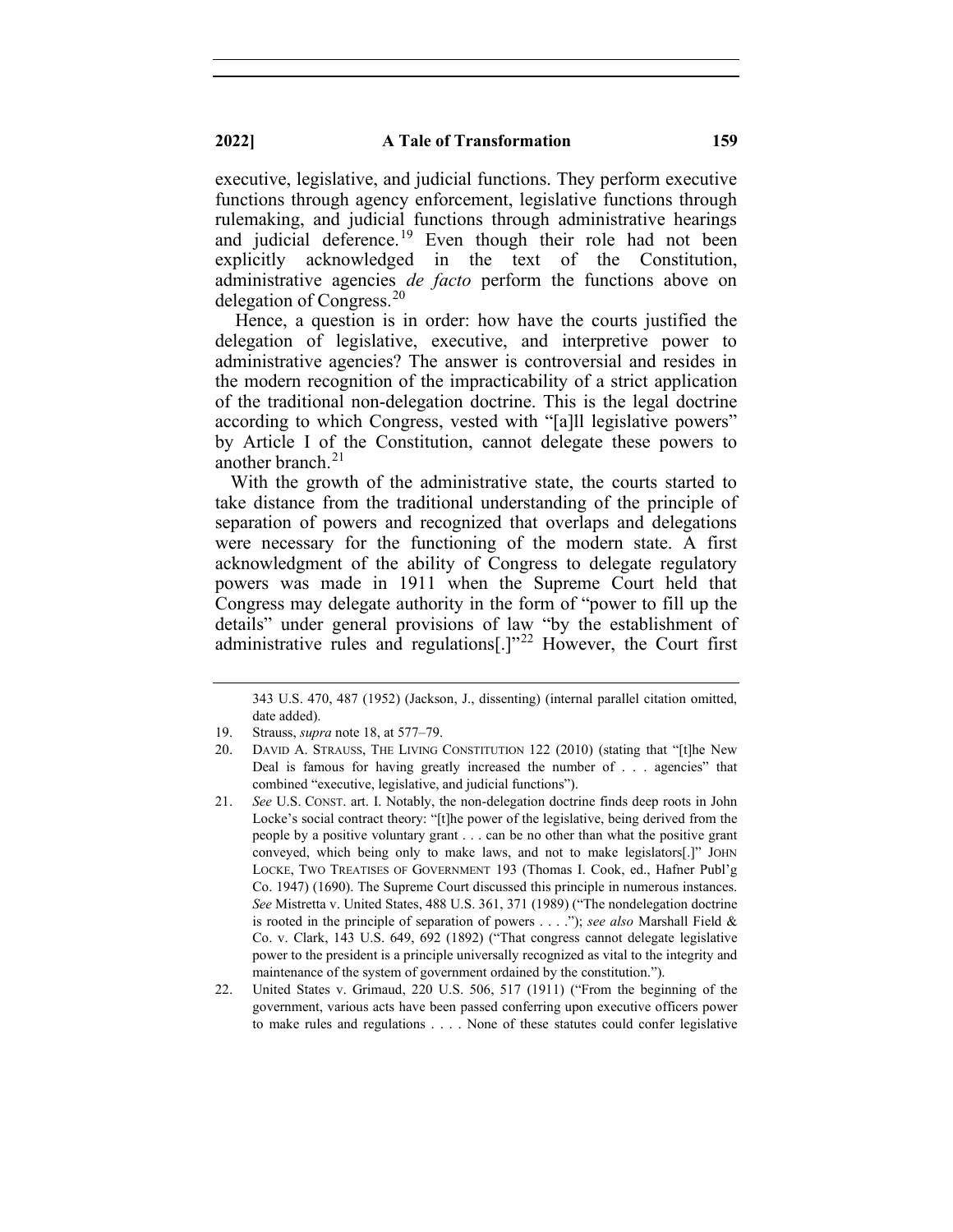directly upheld a congressional delegation of legislative power to the executive (in the form of fixing customs duties on imported merchandise) in 1928. [23](#page-6-0) In the decision, Chief Justice Taft specified that an agency's legislative action is not forbidden if it is guided by "an intelligible principle" laid down by the legislative act.<sup>[24](#page-6-1)</sup> He explained that such a delegation was possible because what was being delegated was not legislative discretion but rather the ability "to enforce [a congressional declaration] by regulation equivalent to law."<sup>[25](#page-6-2)</sup> The focal point of the decision is the formulation of the "intelligible principle" test that the Supreme Court has used, since then, to determine the constitutionality of congressional delegations. [26](#page-6-3)

Further scrutiny on the doctrine—and indeed use of the intelligible principle test—took place in 1935 when, despite striking down certain provisions of the National Industrial Recovery Act (NIRA) that delegated to the President the authority to promulgate regulations to stabilize the economy, Chief Justice Hughes recognized that the Constitution was to be interpreted as granting Congress "flexibility and practicality" and that therefore Congress could "leave[] to selected instrumentalities the making of subordinate rules within prescribed limits and the determination of facts to which the policy as declared by the Legislature is to apply."<sup>[27](#page-6-4)</sup> Chief Justice Hughes confirmed his belief in the delegation principle again in the *Shechter* 

power. But when Congress had legislated and indicated its will, it could give to those who were to act under such general provisions 'power to fill up the details' by the establishment of administrative rules and regulations . . . .").

<span id="page-6-0"></span><sup>23.</sup> *See* J.W. Hampton, Jr., & Co. v. United States, 276 U.S. 394, 410–11 (1928) ("[W]hile Congress could not delegate legislative power to the President, [fixing tariff rates on imported goods] did not in any real sense invest the President with the power of legislation, because nothing involving the expediency or just operation of such legislation was left to . . . the President . . . . What the President was required to do was merely in execution of the act of Congress. It was not the making of law.").

<span id="page-6-1"></span><sup>24.</sup> *Id.* at 409 (So long as "Congress shall lay down by legislative act an intelligible principle to which the person or body authorized to [exercise the delegated authority] is directed to conform, such legislative action is not a forbidden delegation of legislative power."). "Concepts of control and accountability" help define an "intelligible principle." Amalgamated Meat Cutters & Butcher Workmen v. Connally, 337 F. Supp. 737, 746 (D.D.C. 1971).

<span id="page-6-2"></span><sup>25.</sup> *J.W. Hampton, Jr., & Co.*, 276 U.S. at 408–09 ("They have not delegated to the commission any authority or discretion as to what the law shall be-which would not be allowable-but have merely conferred upon it an authority and discretion, to be exercised in the execution of the law, and under and in pursuance of it, which is entirely permissible.").

<sup>26.</sup> *Id.* at 409.

<span id="page-6-4"></span><span id="page-6-3"></span><sup>27.</sup> Pan. Refin. Co. v. Ryan, 293 U.S. 388, 421, 433 (1935).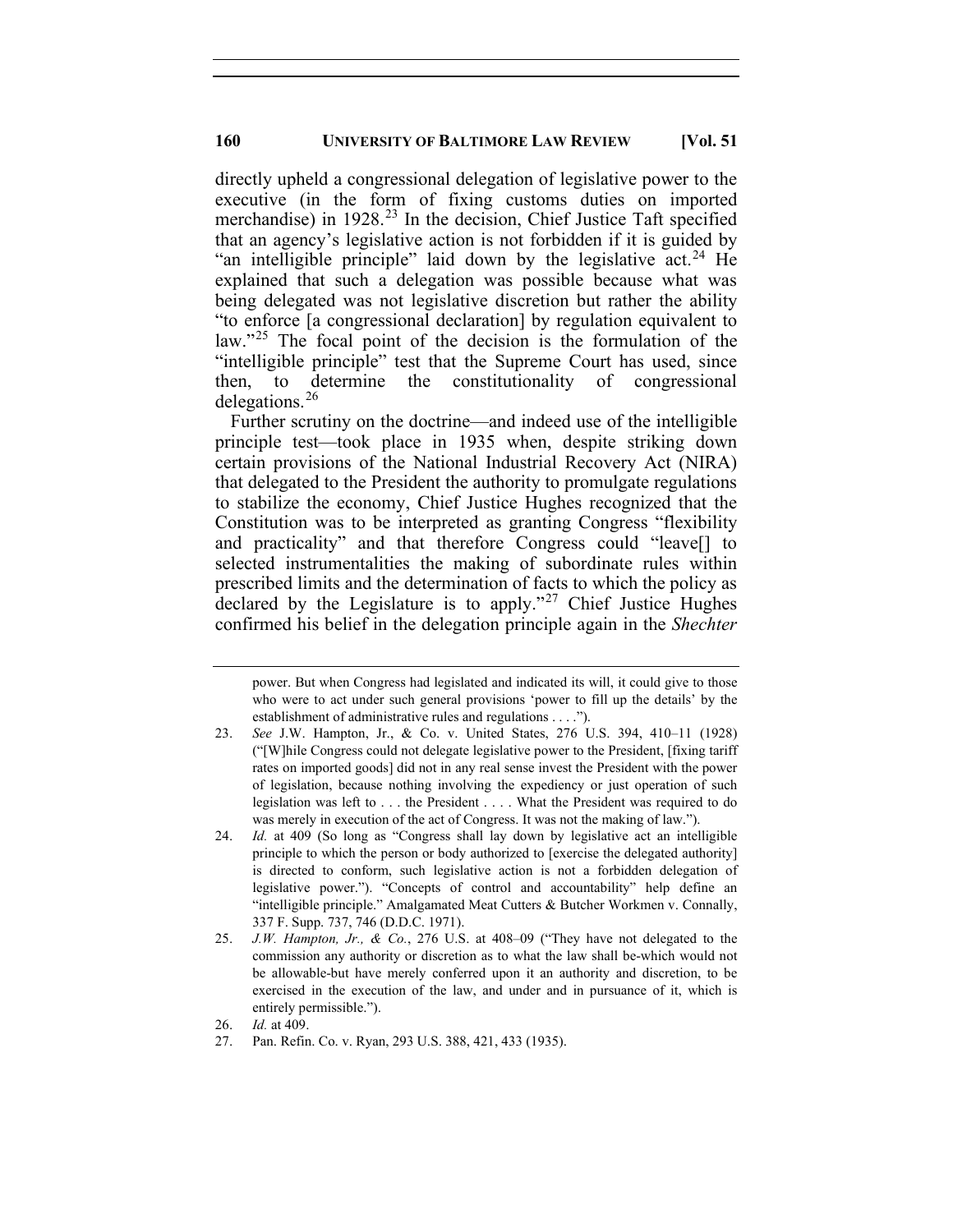#### **2022] A Tale of Transformation 161**

*Poultry* case but eventually struck down the regulations of the poultry industry put forward by President Roosevelt for other reasons (as an invalid use of Congress' commerce power).<sup>[28](#page-7-0)</sup> The line of cases that struck down congressional use and delegation of police powers culminates with *Carter v. Carter Coal,* a case similar to the previous two which determined that Congress' legislation and delegation of regulatory power regarding coal production was unconstitutional under the commerce clause.<sup>[29](#page-7-1)</sup> At this point it should be emphasized that despite the negative outcomes, the above decisions paved the way to the development and further elaboration of the delegation doctrine. Since the New Deal, Professor Sandra Zellmer argued, "the [non-delegation doctrine] has been, for all practical purposes, a dead letter."[30](#page-7-2) In fact, since the *Carter* decision in 1936 the Supreme Court has employed a more liberal approach to delegation of legislative power and to some extent explicitly disregarded the non-delegation doctrine. For example, in the 1941 decision *Opp Cotton Mills, Inc. v. Administrator*, the Supreme Court approved the congressional delegation of the power to prescribe the minimum wage in an industry to an administrator (up to a certain threshold).<sup>[31](#page-7-3)</sup> In the majority opinion, Justice Stone argued:

In an increasingly complex society Congress obviously could not perform its functions if it were obliged to find all the facts subsidiary to the basic conclusions which support the defined legislative policy . . . . The essentials of the legislative function are the determination of the legislative policy and its formulation as a rule of conduct. Those essentials are preserved when Congress specifies the basic conclusions of fact upon ascertainment of which, from relevant data by a designated administrative agency, it ordains that its statutory command is to be effective.<sup>[32](#page-7-4)</sup>

The Court continued to apply the doctrine in several areas, such as: the delegation to the Federal Communications Commission (FCC) to regulate broadcast licensing as "public interest, convenience, or

<span id="page-7-1"></span><span id="page-7-0"></span><sup>28.</sup> A.L.A. Schechter Poultry Corp. v. United States, 295 U.S. 495, 530, 550–51 (1935).

<sup>29.</sup> Carter v. Carter Coal Co., 298 U.S. 238, 311 (1936).

<span id="page-7-2"></span><sup>30.</sup> Sandra B. Zellmer, *The Devil, the Details, and the Dawn of the 21st Century Administrative State: Beyond the New Deal*, 32 ARIZ. ST. L.J. 941, 943 (2000).

<span id="page-7-3"></span><sup>31.</sup> Opp Cotton Mills, Inc. v. Adm'r of Wage & Hour Div. of Dep't of Lab., 312 U.S. 126, 146 (1941).

<span id="page-7-4"></span><sup>32.</sup> *Id.* at 145.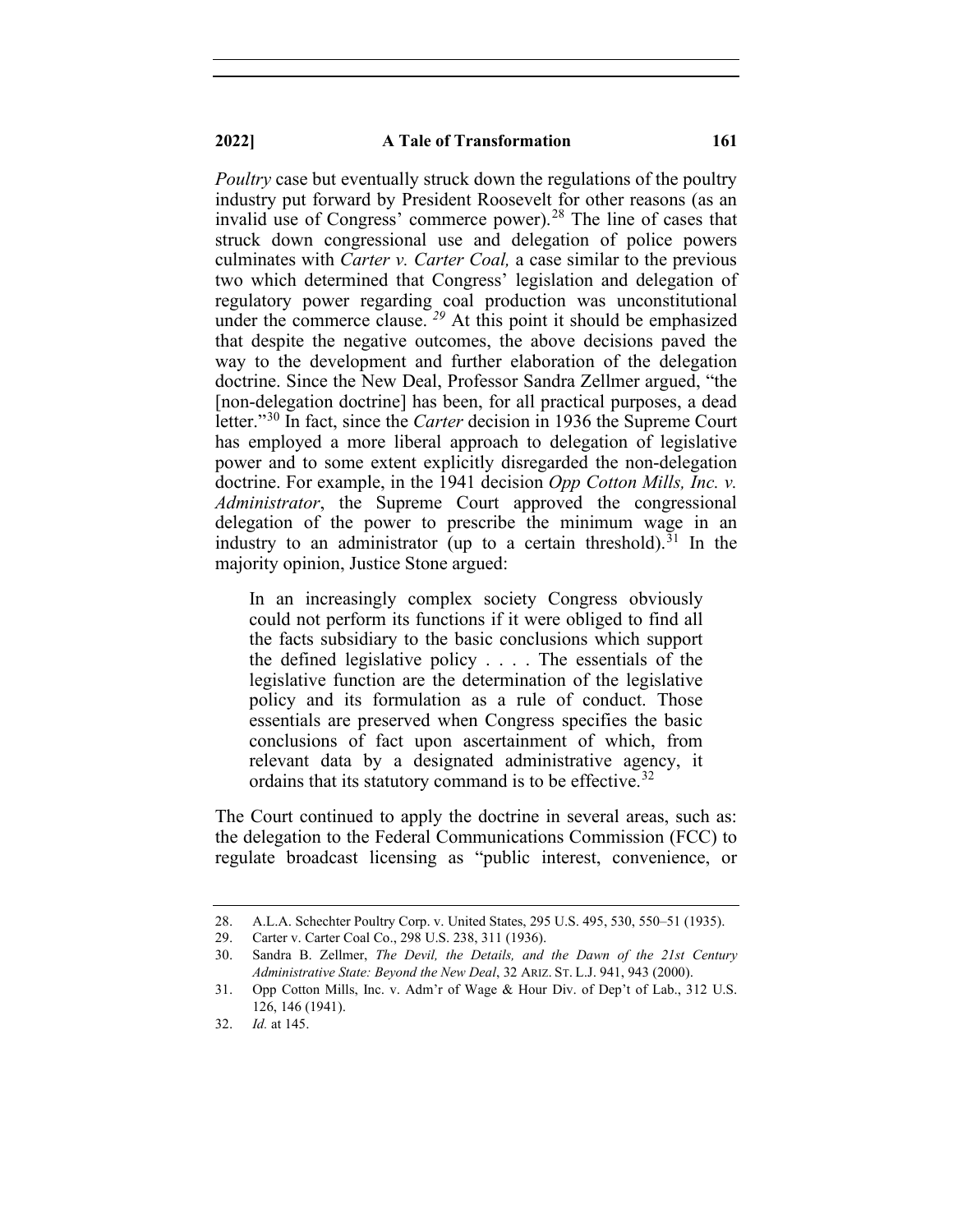necessity";<sup>[33](#page-8-0)</sup> the delegation to the Price Administrator to fix commodity prices as per the Emergency Price Control Act of 1942;<sup>[34](#page-8-1)</sup> the delegation to the Federal Power Commission to determine just and reasonable rates;<sup>[35](#page-8-2)</sup> the delegation of authority to determine excessive profits;<sup>[36](#page-8-3)</sup> the delegation of authority to the Sentencing Commission to issue binding sentencing guidelines; $37$  and, more recently, the delegation of authority to the EPA to issue rules pursuant to the Clean Air Act (CAA).<sup>[38](#page-8-5)</sup> Not least, the delegation doctrine had been further strengthened by the enactment of the Administrative Procedure Act (APA) in 1946, which conferred a large degree of authority upon the executive and sanctioned Congress's ability to hand over to a given agency official the authority to make policy decisions.<sup>[39](#page-8-6)</sup>

This Article argues that as a result of this development, the nondelegation doctrine has been weakened to the point of becoming dormant. This dormancy provided the theoretical foundation for the development of the administrative state and for the practice of judicial deference, intended here as the delegation of interpretive power to agencies over statutes and regulations that they administer. The assumption is that if Congress is allowed to delegate lawmaking authority to administrative agencies by providing guidance in the form of intelligible principles, then Congress can also delegate interpretive power over ambiguous statutes administered by the

<span id="page-8-0"></span><sup>33.</sup> Nat'l Broad. Co. v. United States, 319 U.S. 190, 227 (1943).

<span id="page-8-1"></span><sup>34.</sup> Yakus v. United States, 321 U.S. 414, 426 (1944).

<span id="page-8-2"></span><sup>35.</sup> Fed. Power Comm'n v. Hope Nat. Gas Co., 320 U.S. 591, 600–01 (1944).

<span id="page-8-3"></span><sup>36.</sup> Lichter v. United States, 334 U.S. 742, 753 (1948).

<span id="page-8-4"></span><sup>37.</sup> Mistretta v. United States, 488 U.S. 361, 374 (1989) ("In light of our approval of these broad delegations, we harbor no doubt that Congress' delegation of authority to the Sentencing Commission is sufficiently specific and detailed to meet constitutional requirements.").

<span id="page-8-5"></span><sup>38.</sup> Whitman v. Am. Trucking Ass'ns, 531 U.S. 457, 486 (2001). Other examples of Supreme Court decisions in favor of the principle of delegation are: United States v. Robel, 389 U.S. 258, 274 (1967) ("The Constitution has never been regarded as denying to the Congress the necessary resources of flexibility and practicality . . . to perform its function . . . ." (quoting Pan. Refin. Co. v. Ryan 293 U.S. 388, 421 (1935))); Nat'l Cable Television Ass'n v. United States, 415 U.S. 336, 337 (1974) (establishing that federal agencies can impose fair and equitable fees for services rendered).

<span id="page-8-6"></span><sup>39.</sup> *See* Roni A. Elias, *The Legislative History of the Administrative Procedure Act*, 27 FORDHAM ENV'T L. REV. 207, 207–08 (2016); *see generally* Administrative Procedure Act, 5 U.S.C. §§ 551–59 (2018) (outlining the procedures administrative agencies must follow to exercise their rulemaking authority within Congressional limits).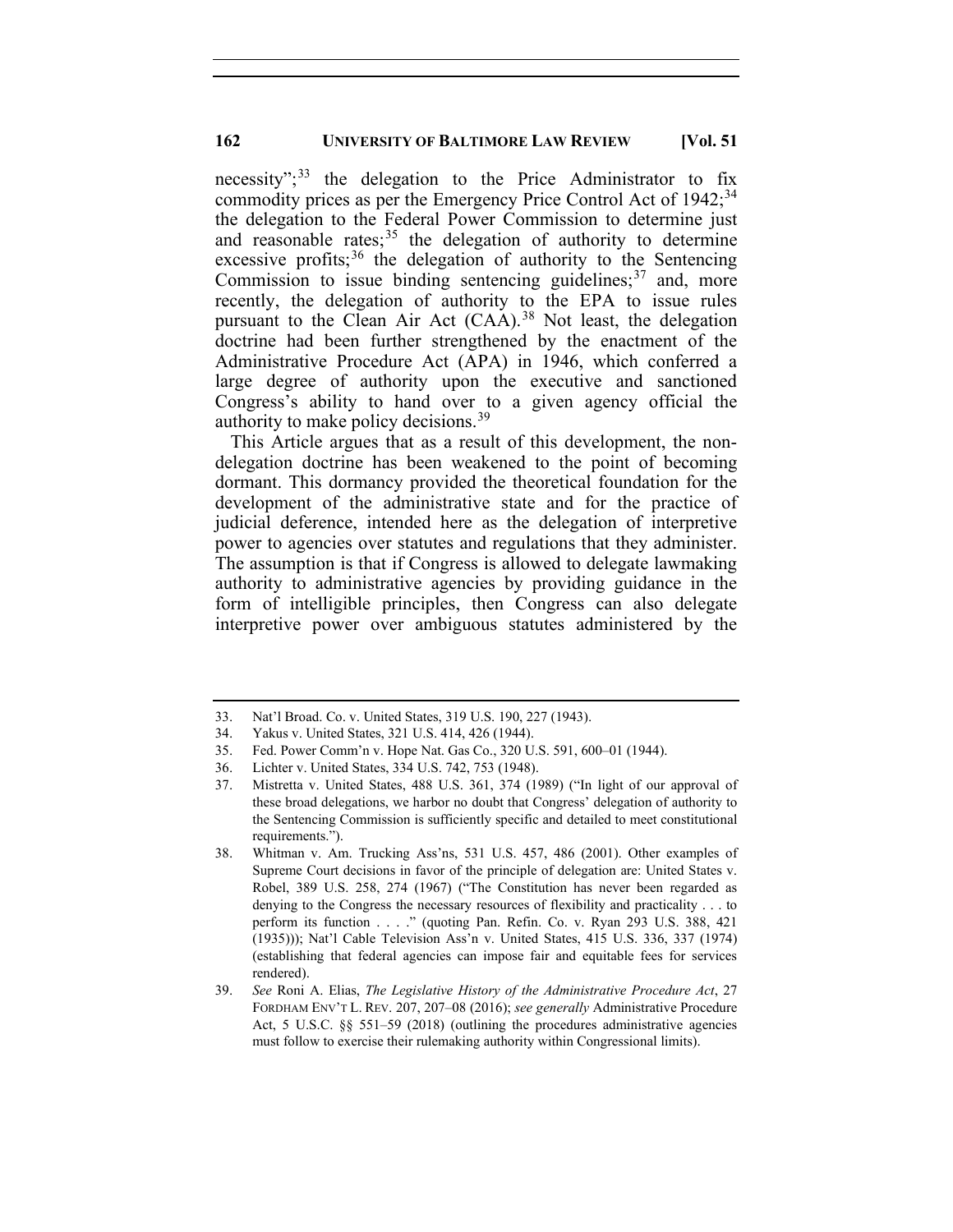### **2022] A Tale of Transformation 163**

agencies (*Chevron* deference)<sup>[40](#page-9-0)</sup> or the agencies' own regulations (*Auer* deference). [41](#page-9-1) As explained by Professor Jon D. Michaels, "[t]he seminal *Chevron* and *Mead* cases can themselves be explained through the lens of an enduring, evolving separation-of-powers jurisprudence. Though not constitutional cases per se, both deal with constitutional actors ceding power to a rival."<sup>[42](#page-9-2)</sup>

The next section discusses the doctrine of judicial deference as developed by the courts.

## II. *CHEVRON* AND *MEAD*: DEFERENCE TO ADMINISTRATIVE AGENCIES' INTERPRETATION OF **STATUTES**

*Chevron* is the seminal case concerning judicial deference in the United States.<sup>[43](#page-9-3)</sup> The 1984 Supreme Court decision is now the most cited case in federal administrative law.<sup>[44](#page-9-4)</sup>

The case involved a regulation of the EPA that defined "stationary source" under the nonattainment provisions of the CAA as an entire plant rather than a single pollution-emitting unit within the plant.<sup>[45](#page-9-5)</sup> The issue concerned whether the courts should defer to the EPA's interpretation of the term stationary source. [46](#page-9-6) The answer was that deference to the agency interpretation is due, so long as it is permissible as a reasonable interpretation.[47](#page-9-7) The Supreme Court hence created a rule for judicial deference, the *Chevron* rule, which provides that if the meaning of the statutory term is ambiguous, the courts should defer to a "permissible construction" of the term made by the agency that administers the program.<sup>[48](#page-9-8)</sup> According to the Court, "[i]f Congress has explicitly left a gap for the agency to fill, there is an expressed delegation of authority to the agency to elucidate a specific provision of the statute by regulation."[49](#page-9-9) In other words, the Court suggested that the theoretical basis for judicial

- 48. *Id.* at 842–43.
- <span id="page-9-9"></span>49. *Id.* at 843–44.

<span id="page-9-0"></span><sup>40.</sup> *See* Christopher J. Walker, *Attacking* Auer *and* Chevron *Deference: A Literature Review*, 16 GEO. J.L. & PUB. POL'Y 103, 103–04, 110 (2018).

<span id="page-9-1"></span><sup>41.</sup> *Id.* at 105.

<span id="page-9-2"></span><sup>42.</sup> Jon D. Michaels, *An Enduring, Evolving Separation of Powers*, 115 COLUM. L. REV. 515, 565 (2015).

<span id="page-9-3"></span><sup>43.</sup> Chevron, U.S.A., Inc. v. Nat. Res. Def. Council, Inc., 467 U.S. 837 (1984).

<span id="page-9-4"></span><sup>44.</sup> *See* Thomas W. Merrill, *Justice Stevens and the* Chevron *Puzzle*, 106 NW. UNIV. L. REV. 551, 552–53 (2012).

<sup>45.</sup> *Chevron*, 467 U.S. at 839.

<span id="page-9-6"></span><span id="page-9-5"></span><sup>46.</sup> *Id.* at 840.

<span id="page-9-8"></span><span id="page-9-7"></span><sup>47.</sup> *Id.* at 843.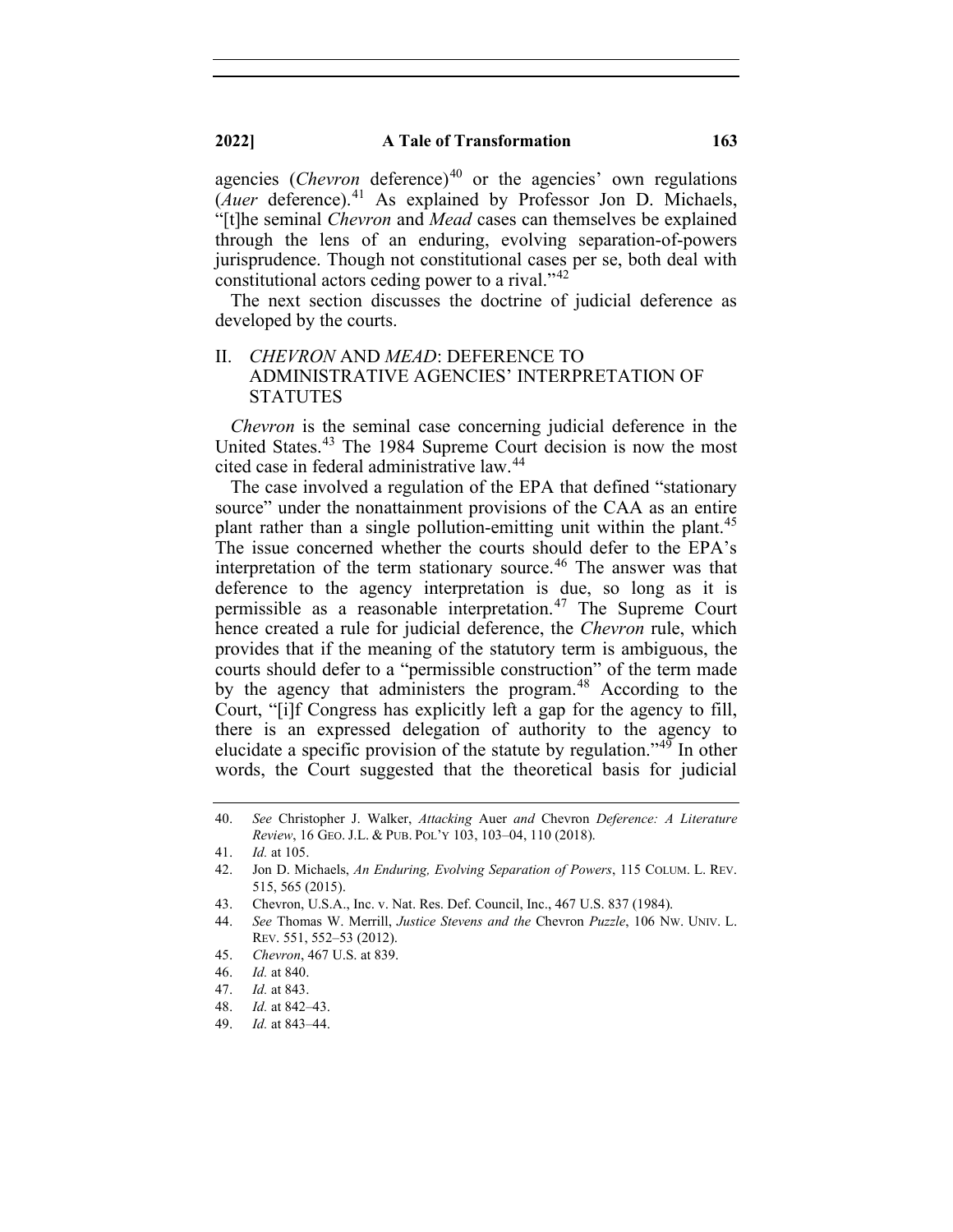deference is the assumption that when Congress delegates implementation to an agency, it also implicitly delegates interpretive authority—including the authority to make policy decisions. Justice Stevens delivered the opinion of the Court explaining judicial deference as a two-step process. The first step involves an assessment as to whether Congress has already spoken to the precise question at issue.[50](#page-10-0) The second step—reached only if Congress did not speak clearly on the issue—is to question whether the administrative agency's interpretation is reasonable.<sup>[51](#page-10-1)</sup> In the words of Justice Stevens:

When a court reviews an agency's construction of the statute which it administers, it is confronted with two questions. First, always, is the question whether Congress has directly spoken to the precise question at issue. If the intent of Congress is clear, that is the end of the matter; for the court, as well as the agency, must give effect to the unambiguously expressed intent of Congress. If, however, the court determines Congress has not directly addressed the precise question at issue, the court does not simply impose its own construction on the statute, as would be necessary in the absence of an administrative interpretation. Rather, if the statute is silent or ambiguous with respect to the specific issue, the question for the court is whether the agency's answer is based on a permissible construction of the statute. [52](#page-10-2)

He then added, "[s]ometimes the legislative delegation to an agency on a particular question is implicit rather than explicit. In such a case, a court may not substitute its own construction of a statutory provision for a reasonable interpretation made by the administrator of an agency."<sup>[53](#page-10-3)</sup> The decision was revolutionary because it created a broad rule for shifting the responsibility of statutory construction from the courts to the administrative agencies. Such a revolution has been endorsed by prominent scholars such as Professor Merrill<sup>[54](#page-10-4)</sup> and Professor Cass Sustein. [55](#page-10-5)

<span id="page-10-0"></span><sup>50.</sup> *Id.* at 839, 842.

<span id="page-10-1"></span><sup>51.</sup> *Id.* at 843–44.

<span id="page-10-2"></span><sup>52.</sup> *Id.* at 842–43.

<sup>53.</sup> *Id.* at 844.

<span id="page-10-4"></span><span id="page-10-3"></span><sup>54.</sup> Thomas W. Merrill & Kristin E. Hickman, Chevron*'s Domain*, 89 GEO. L.J. 833, 836 (2001).

<span id="page-10-5"></span><sup>55.</sup> *See* Cass R. Sunstein, *Law and Administration After* Chevron, 90 COLUM. L. REV. 2071, 2086 (1990).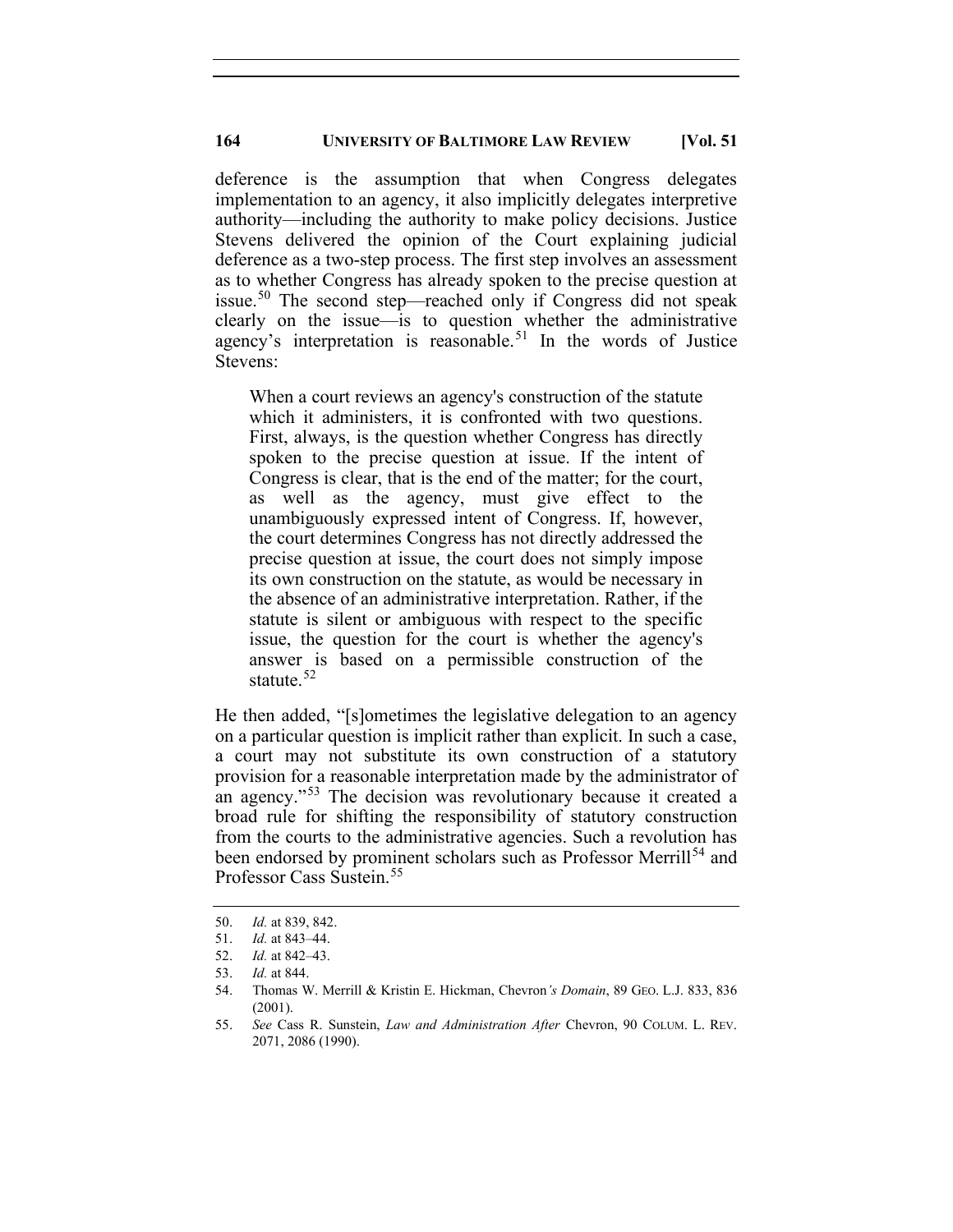During a Yale Law School Symposium on the Executive power, Professor Sunstein argued that "constitutional ambiguities should be resolved by those who are most accountable<sup>[1,]"[56](#page-11-0)</sup> referring to the executive branch. He based his argument on the assumption that interpretation is policymaking and therefore a prerogative of the executive, stating, "[f]or the resolution of ambiguities in statutory law, technical expertise and political accountability are highly relevant, and on these counts the executive has significant advantages over courts."<sup>[57](#page-11-1)</sup>

In the aftermath of the decision, then Judge Breyer and Justice Scalia, commented on *Chevron* respectively in a First Circuit decision<sup>[58](#page-11-2)</sup> and in the Duke Law Journal.<sup>[59](#page-11-3)</sup> Both justices seemed to agree that Congress can implicitly delegate the power to interpret the law to administrative agencies, but their approach differed on the scope of such deference.<sup>[60](#page-11-4)</sup> More specifically, Justice Breyer seemed to believe that deference should be accorded only when technical and narrow questions arise—i.e., questions that only agency experts are able to answer.<sup>[61](#page-11-5)</sup> When it comes to major policy issues, Justice Breyer argues the courts should take responsibility for the interpretation and avoid deference.<sup>[62](#page-11-6)</sup> His position was explicitly explained in his First Circuit decision *Mayburg*:

The less important the question of law, the more interstitial its character, the more closely related to the everyday administration of the statute and to the agency's (rather than the court's) administrative or substantive expertise, the less likely it is that Congress (would have) "wished" or "expected" the courts to remain indifferent to the agency's views. Conversely, the larger the question, the more its answer is likely to clarify or stabilize a broad area of law, the more likely Congress intended the courts to decide the question themselves.<sup>[63](#page-11-7)</sup>

<span id="page-11-0"></span><sup>56.</sup> Cass R. Sunstein, *Beyond* Marbury*: The Executive's Power to Say What the Law Is*, 115 YALE L.J. 2580, 2582–84 (2006).

<span id="page-11-1"></span><sup>57.</sup> *Id.* at 2583.

<span id="page-11-2"></span><sup>58.</sup> Mayburg v. Sec'y of Health & Hum. Servs., 740 F.2d 100, 106 (1st Cir. 1984).

<span id="page-11-3"></span><sup>59.</sup> Antonin Scalia, *Judicial Deference to Administrative Interpretations of Law*, 1989 DUKE L.J. 511 (1989).

<sup>60.</sup> *See Mayburg*, 740 F.2d at 106; Scalia, *supra* note 59, at 512, 516–17.

<span id="page-11-5"></span><span id="page-11-4"></span><sup>61.</sup> *Mayburg*, 740 F.2d at 106.

<sup>62.</sup> *Id.*

<span id="page-11-7"></span><span id="page-11-6"></span><sup>63.</sup> *Id.* (citations omitted).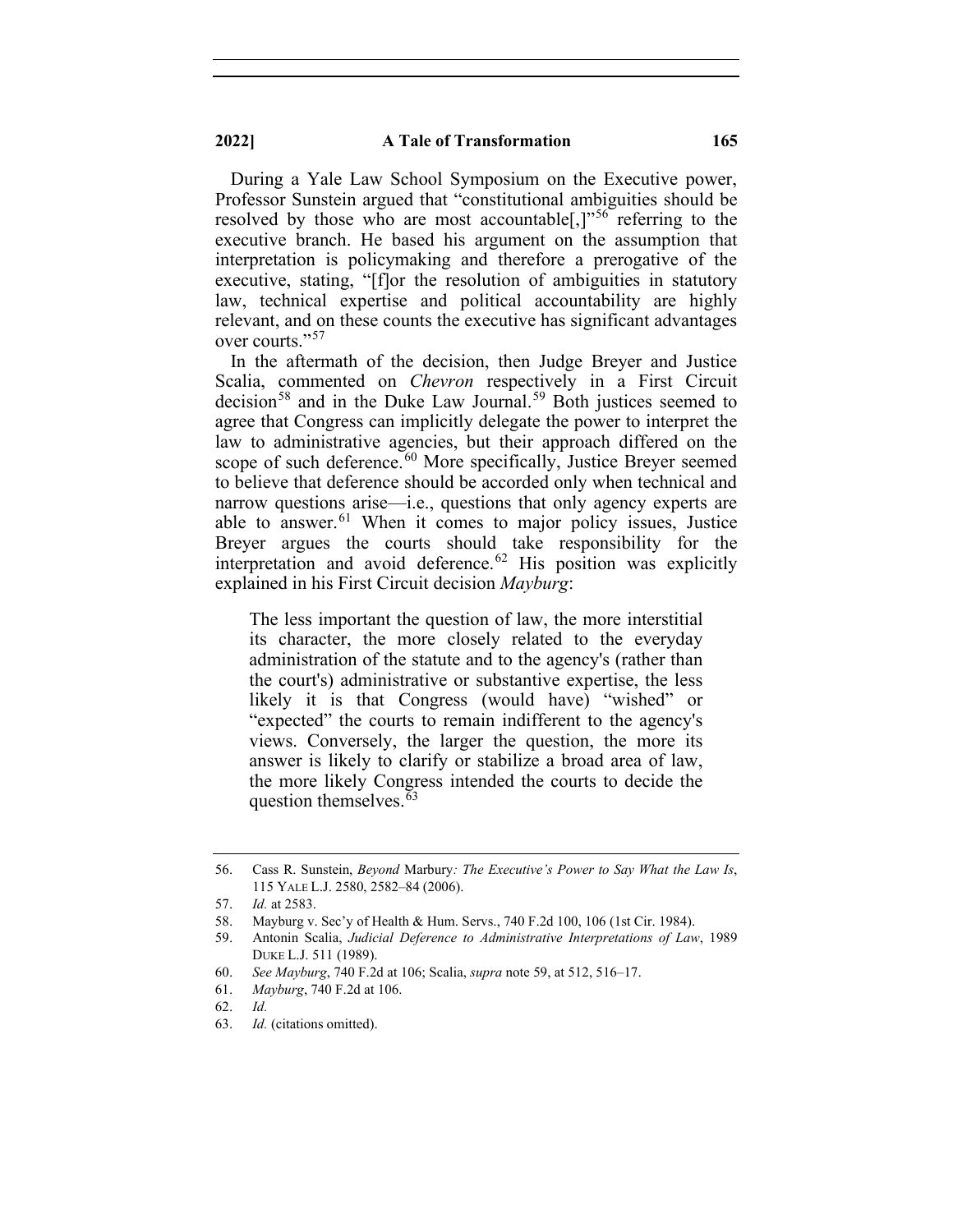In other words, Justice Breyer suggested that the courts should tailor their approach to the different issues under review. Such position was later clarified by Justice Breyer in his Administrative Law Review article that proposes a distinction between judicial review of questions of law and policy:

[T]here are too many different types of circumstances, including different statutes, different kinds of application, different substantive regulatory or administrative problems, and different legal postures in which cases arrive. . . . To read *Chevron* as laying down a blanket rule, applicable to all agency interpretations of law, such as "always defer to the agency when the statute is silent," would be seriously overbroad, counterproductive and sometimes senseless.<sup>[64](#page-12-0)</sup>

Justice Scalia was in favor of a blanket approach that encompasses all types of judicial review issues and believed that deference should be accorded without distinction:

*Chevron* is unquestionably better than what preceded it. Congress now knows that the ambiguities it creates, whether intentionally or unintentionally, will be resolved, within the bounds of permissible interpretation, not by the courts but by a particular agency, whose policy biases will ordinarily be known.<sup>[65](#page-12-1)</sup>

The disagreement between Breyer and Scalia, as to whether there should be different levels of deference for different types of interpretation, shaped the broader debate as to what should be the "*Chevron* domain."[66](#page-12-2) For example, do interpretive rules, such as agency opinion letters or general statements of interpretation and policy, deserve the same level of deference afforded to legislative rules (issued via the formal notice-and-comment rulemaking)? $67$ 

The Supreme Court addressed this question in *Christensen v. Harris County* and established that opinion letters do not receive *Chevron* deference but are instead persuasive and should receive a

<span id="page-12-0"></span><sup>64.</sup> Stephen Breyer, *Judicial Review of Questions of Law and Policy*, 38 ADMIN. L. REV. 363, 373 (1986).

<span id="page-12-1"></span><sup>65.</sup> Scalia, *supra* note 59, at 517.

<span id="page-12-3"></span><span id="page-12-2"></span><sup>66.</sup> *See* Merrill & Hickman, *supra* note 54, at 835.

<sup>67.</sup> The lower courts issued contradictory rulings on letters. In *Owsley v. San Antonio Indep. Sch. Dist.*, 187 F.3d 521, 525 (5th Cir. 1999), a court denied deference to an opinion letter whereas a different court granted deference in *Herman v. Nationsbank Tr. Co.*, 126 F.3d 1354, 1363 (11th Cir. 1997).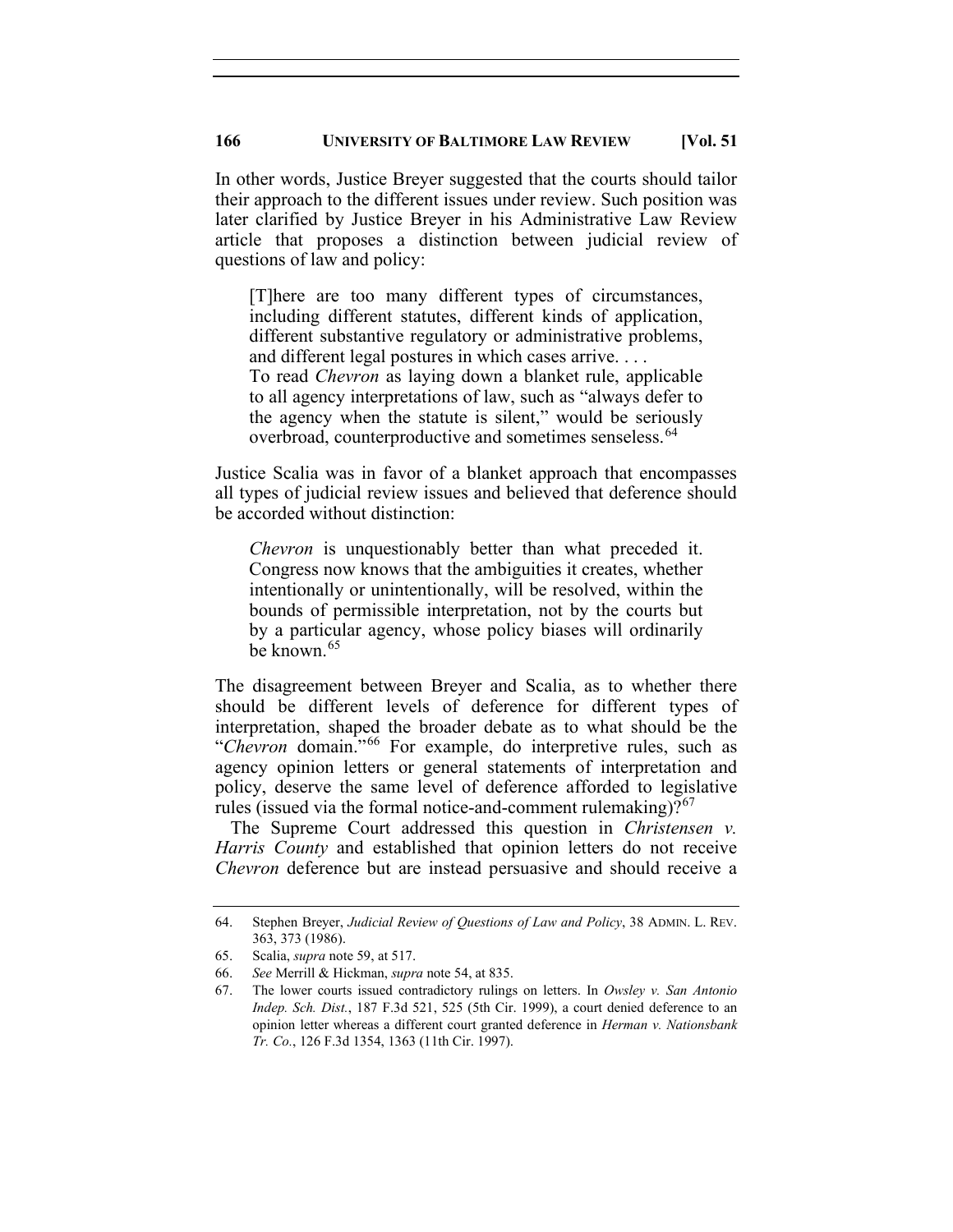less deferential standard of deference, the so-called *Skidmore* deference. [68](#page-13-0) If a court concludes that *Chevron* or *Auer* deference cannot be applied because an agency's construction of a statute that it administers lacks the force of law or a regulation is not eligible for rationality review, the court should generally apply the framework of *Skidmore* deference. [69](#page-13-1)

As Professors Aziz Z. Huq and Jon D. Michaels argued, the Supreme Court's approach to the Constitution's separation of powers is a puzzle; there is no unitary approach but a cyclical approach to the doctrine as a rule or a standard.<sup>[70](#page-13-2)</sup> They referred to the different approaches that the Court took in *Skidmore* and *Chevron*. In *Skidmore*, judicial deference was interpreted as "respect" that the courts owe to the rulings, interpretations, and opinions of the agencies; a respect that it is not controlling over the opinion of the courts but can be used for guidance.<sup>[71](#page-13-3)</sup> *Skidmore*, they note, hence constituted a standard because the emphasis was on "pragmatic considerations to measure the deference owed to agency interpretations,"[72](#page-13-4) and *Chevron* constituted a rule because "the interpretive deference given to agencies no longer depended on a searching, case-specific analysis. Instead, only one fact mattered: whether the relevant statute is ambiguous. If so, agencies are automatically *entitled* to deference."<sup>13</sup>

The different extent to which courts should accord *Chevron* deference was elaborated further by Justice Souter (joined by Rehnquist, C.J., Stevens, O' Connor, Kennedy, Thomas, Ginsburg, and Breyer) in *United States v. Mead Corp*. [74](#page-13-6) The issue at stake was whether ruling letters issued by the United States Customs Service to

<span id="page-13-0"></span><sup>68.</sup> Christensen v. Harris Cnty., 529 U.S. 576, 587 (2000).

<span id="page-13-2"></span><span id="page-13-1"></span><sup>69.</sup> *See id.* at 587–88*.*

<sup>70.</sup> Aziz Z. Huq & Jon D. Michaels, *The Cycles of Separation-of-Powers Jurisprudence*, 126 YALE L.J. 346, 349, 351 (2016).

<span id="page-13-3"></span><sup>71.</sup> Skidmore v. Swift & Co., 323 U.S. 134, 140 (1944) ("We consider that the rulings, interpretations and opinions of the Administrator under this Act, while not controlling upon the courts by reason of their authority, do constitute a body of experience and informed judgment to which courts and litigants may properly resort for guidance. The weight of such a judgment in a particular case will depend upon the thoroughness evident in its consideration, the validity of its reasoning, its consistency with earlier and later pronouncements, and all those factors which give it power to persuade, if lacking power to control.").

<sup>72.</sup> Huq & Michaels, *supra* note 70, at 365.

<span id="page-13-6"></span><span id="page-13-5"></span><span id="page-13-4"></span><sup>73.</sup> *Id.*

<sup>74.</sup> United States v. Mead Corp., 533 U.S. 218, 226–27 (2001) (holding that when agencies acted with the "force of law," the Court should accord them *Chevron* deference).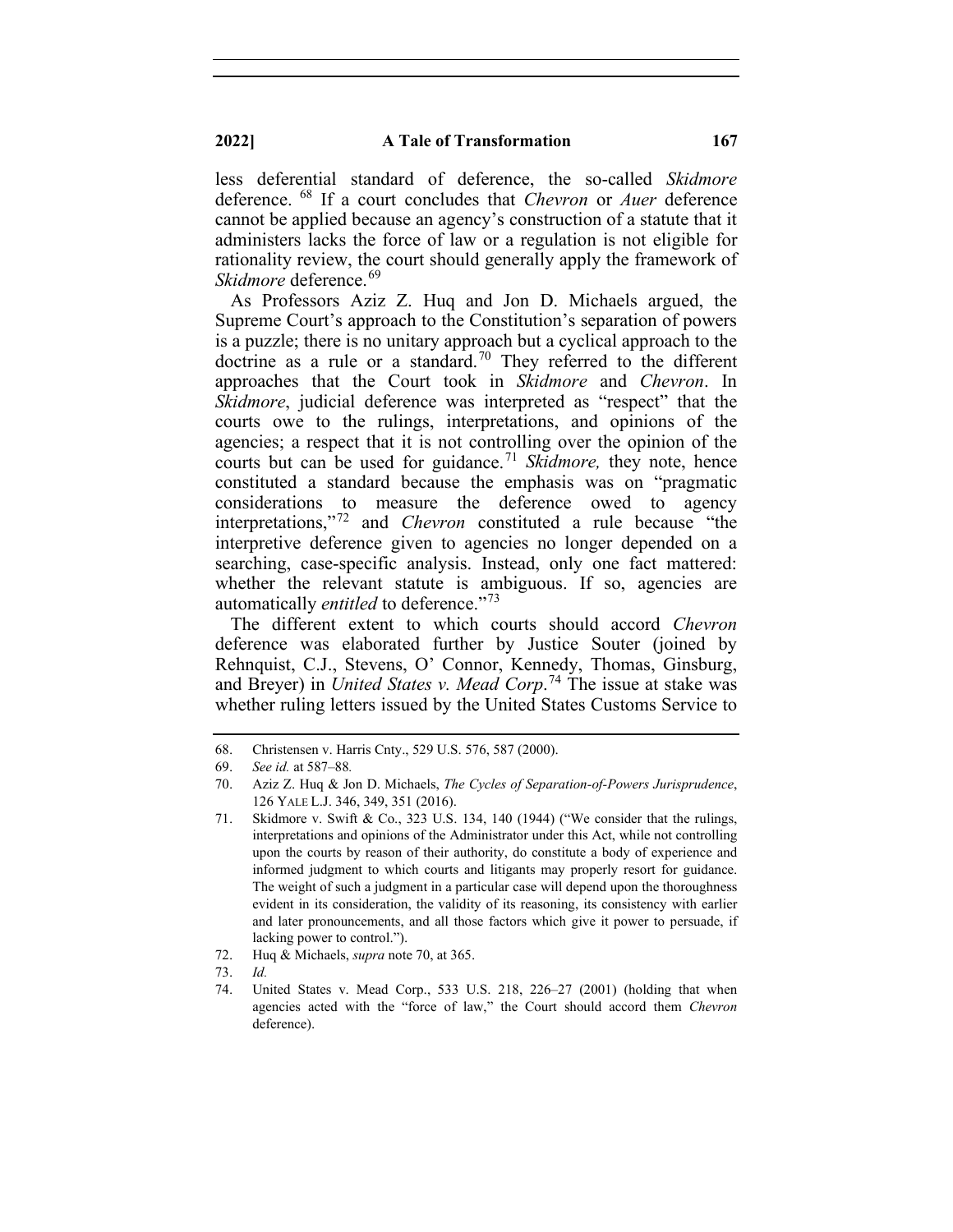classify and fix the rate of duty on imports should be accorded judicial deference.[75](#page-14-0) Justice Souter clarified that *Chevron* is typically applied to agency regulations that hold the "force of law," that is, those regulations that have been preceded by the notice and comment under the APA. [76](#page-14-1) The ruling letters did not fall under this definition and could only be accorded *Skidmore* deference.<sup>[77](#page-14-2)</sup> Justice Scalia dissented and manifested opposition to the concept of different types of deference.[78](#page-14-3) In his opinion, if the interpretation in question is "authoritative" and "represents the official position of the agency" it should be accorded deference.<sup>[79](#page-14-4)</sup>

A more in-depth discussion of what counts as authoritative regulation is conducted below in conjunction with the analysis of the *Kisor* and *Perez* decision.<sup>[80](#page-14-5)</sup> For now, it is sufficient to acknowledge that Justice Souter took the opportunity to clarify the different scopes of *Chevron* and *Skidmor*e deference and to point out that the variety of regulations and measures enacted by the agencies deserved different levels of deference.<sup>[81](#page-14-6)</sup>

More important for the purpose of examining the theoretical foundation of deference is that the decision added a step zero to the two steps devised by *Chevron*. According to *Mead,* before proceeding to step one, a court must inquire whether there was congressional intent to delegate to the agency so as to establish that "Congress delegated authority to the agency generally to make rules carrying the force of law, and that the agency interpretation claiming deference was promulgated in the exercise of that authority."<sup>[82](#page-14-7)</sup>

By creating a step zero, *Mead* formally recognized that when Congress delegates the authority to implement a particular provision, it may also choose to delegate interpretive authority on the same provision.[83](#page-14-8) In the words of the then Harvard Professor Elena Kagan,

<span id="page-14-0"></span><sup>75.</sup> *Id.* at 221.

<span id="page-14-1"></span><sup>76.</sup> *Id.* ("We agree that a tariff classification has no claim to judicial deference under *Chevron*, there being no indication that Congress intended such a ruling to carry the force of law, but we hold that under *Skidmore*, the ruling is eligible to claim respect according to its persuasiveness.") (citations omitted). *But see id.* at 230–31 (noting that notice-and-comment regulations are the most popular indication a regulation carries the "force of law" but an absence of a notice-and-comment period is not decisive if delegated authority can be shown in another form).

<span id="page-14-2"></span><sup>77.</sup> *Id.* at 221.

<sup>78.</sup> *Id.* at 250 (Scalia, J., dissenting).

<span id="page-14-4"></span><span id="page-14-3"></span><sup>79.</sup> *Id.* at 256–57.

<span id="page-14-6"></span><span id="page-14-5"></span><sup>80.</sup> *See infra* Part IV.

<sup>81.</sup> *Mead*, 533 U.S. at 236–38.

<sup>82.</sup> *Id.* at 226–27.

<span id="page-14-8"></span><span id="page-14-7"></span><sup>83.</sup> *Id.* at 226–27, 231–34; *see also id.* at 245–46 (Scalia, J., dissenting).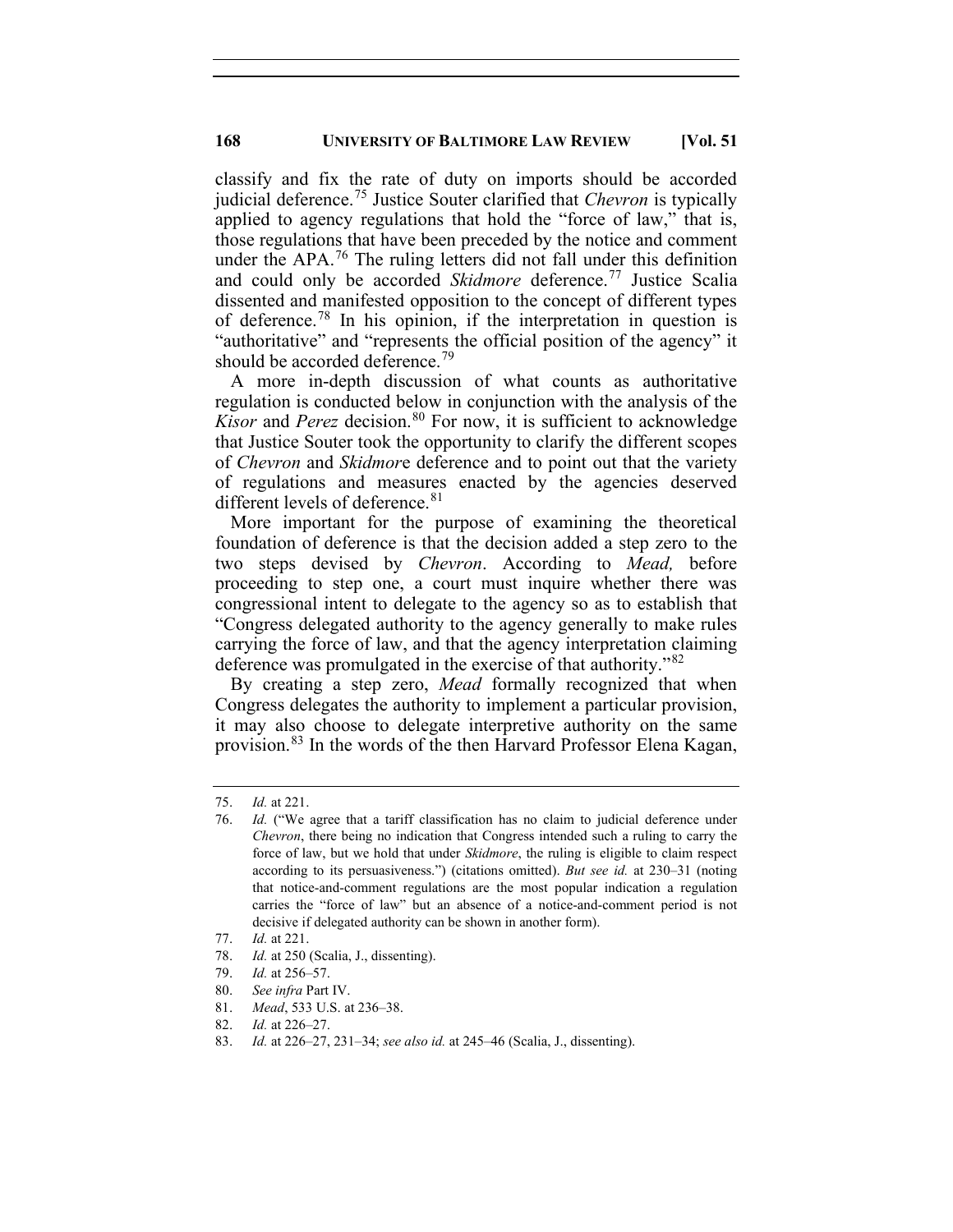*Mead* represented "the apotheosis of a developing trend in *Chevron* cases" that treated *Chevron* "as a congressional choice, rather than either a constitutional mandate or a judicial doctrine."[84](#page-15-0) *Mead*  clarified that Chevron is based on congressional intent and that such intent does not need to be explicit:

Congress, that is, may not have expressly delegated authority or responsibility to implement a particular provision or fill a particular gap. Yet it can still be apparent from the agency's generally conferred authority and other statutory circumstances that Congress would expect the agency to be able to speak with the force of law when it addresses ambiguity in the statute or fills a space in the enacted law, even one about which "Congress did not actually have an intent" as to a particular result.<sup>[85](#page-15-1)</sup>

Judicial deference is, according to *Mead* and its progeny, "a judicial construction" or a "fictionalized statement of legislative desire" that nonetheless reflects the needs of the contemporary administrative state. [86](#page-15-2) If *Chevron* constituted a pillar of administrative law, the *Mead* development makes it a seminal constitutional law case with deep roots in theoretical constitutional discourse.

It is not surprising that, for its relevance in U.S. constitutional dynamics, it has been at the center of heated debates on the proper allocation of interpretive power and defined by Professor Sunstein as "a kind of counter-*Marbury* for the administrative state"<sup>[87](#page-15-3)</sup> and "the administrative state's very own *McCulloch v. Maryland*."[88](#page-15-4) The parallel with *Marbury* highlights Professor Sunstein's belief that the interpretation of statutory provisions should be a prerogative of government, not the court nor the legislative branch.<sup>[89](#page-15-5)</sup> This is

My major goal in this Essay is to vindicate the law-interpreting authority of the executive branch. This authority, I suggest, is indispensable to the healthy operation of modern government; it can be defended on both democratic and technocratic grounds. . . . For the resolution of ambiguities in statutory law, technical

<span id="page-15-0"></span><sup>84.</sup> David J. Barron & Elena Kagan, Chevron*'s Nondelegation Doctrine*, 2001 SUP. CT. REV. 201, 212 (2001).

<span id="page-15-1"></span><sup>85.</sup> *Mead*, 533 U.S. at 229 (citing Chevron, U.S.A., Inc. v. Nat. Res. Def. Council, Inc., 467 U.S. 837, 845 (1984)).

<span id="page-15-2"></span><sup>86.</sup> Barron & Kagan, *supra* note 84, at 212.

<span id="page-15-3"></span><sup>87.</sup> Sunstein, *supra* note 56, at 2589.

<span id="page-15-4"></span><sup>88.</sup> Cass R. Sunstein, Chevron *Step Zero*, 92 VA. L. REV. 187, 190 (2006).

<span id="page-15-5"></span><sup>89.</sup> Prof. Sunstein stated: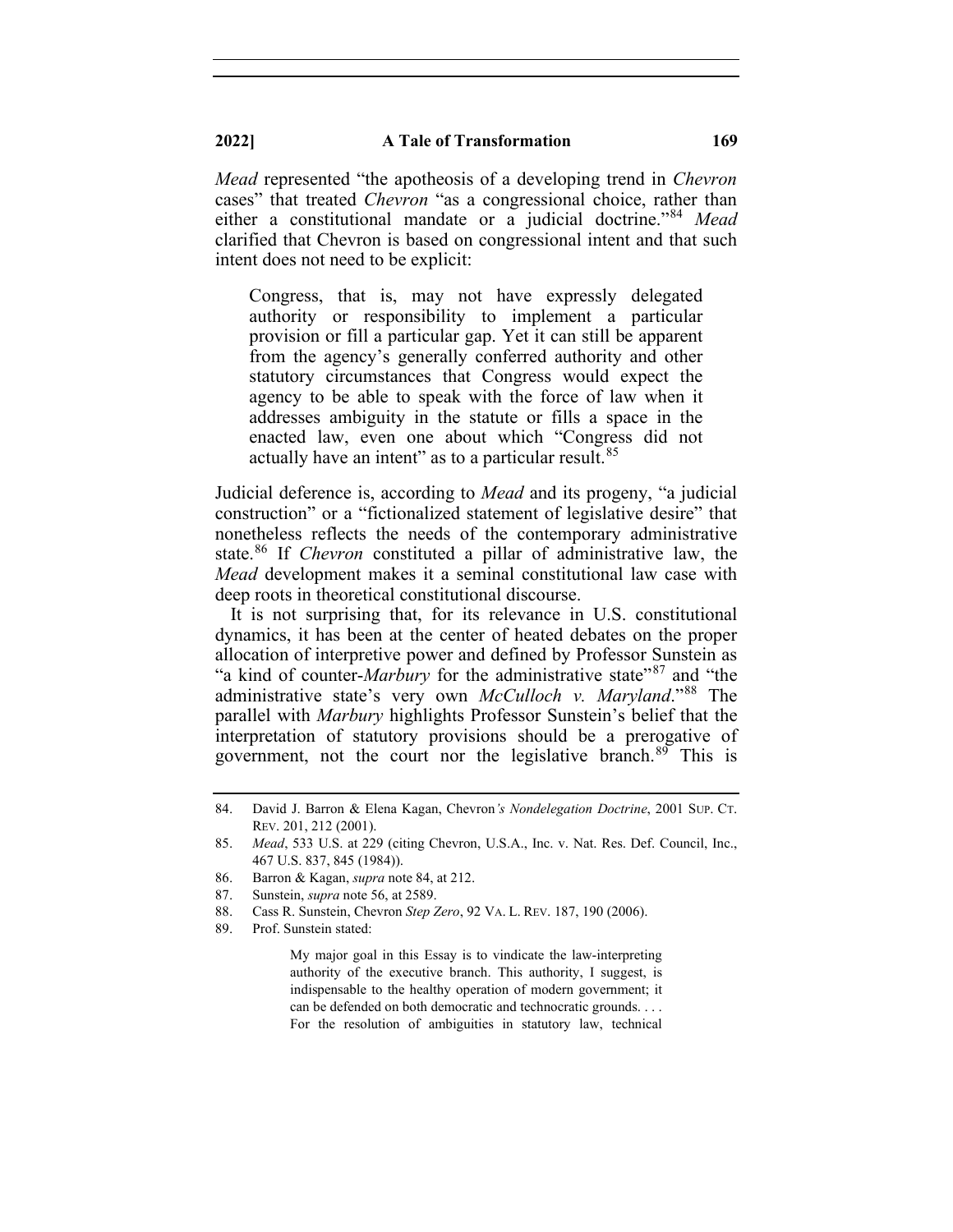because, in his opinion, interpretation constitutes policymaking: "If we believe that the interpretation of ambiguous constitutional provisions calls for judgments of policy and that democratic institutions are in a particularly good position to make those judgments, then *Marbury* is indeed vulnerable."<sup>[90](#page-16-0)</sup>

*Mead* represents the explanation of the theoretical foundation of judicial deference and this Article argues that "step zero" is the connecting ring between the non-delegation doctrine and judicial deference.

This theoretical assumption has not been free of criticism both from academic circles and court benches. *Chevron* has been subject to criticism and controversies over what commentators called the "legal fiction" at the basis of the decision, referring to the presumption that Congress could constitutionally delegate legislative powers to regulatory agencies controlled by the President.<sup>[91](#page-16-1)</sup>

One of the scholarly arguments against *Chevron* and *Mead* is that the doctrine is not consistent with Section 706 of the APA which establishes that courts are tasked with the review of agency action and they "shall . . . interpret . . . statutory provisions."<sup>[92](#page-16-2)</sup> The argument is that the APA does not assign any role in statutory interpretation to agencies<sup>[93](#page-16-3)</sup> and is therefore to be interpreted as an instruction to courts to use traditional canons of interpretation. [94](#page-16-4)

> expertise and political accountability are highly relevant, and on these counts the executive has significant advantages over courts. Changed circumstances, involving new values and new understandings of fact, are relevant too, and they suggest further advantages on the part of the executive.

Sunstein, *supra* note 56, at 2582–83.

<span id="page-16-4"></span><span id="page-16-3"></span>93. *See* Patrick J. Smith, Chevron*'s Conflict with the Administrative Procedure Act*, 32 VA. TAX REV. 813, 814 (2013). Smith states:

> It is impossible to reconcile the requirement in section 706 of the APA that "the reviewing court shall . . . interpret . . . statutory provisions" with *Chevron's* holding that, under step two, a reviewing court must accept an agency's "permissible construction of the statute" even if the agency interpretation is not

<span id="page-16-0"></span><sup>90.</sup> *Id.* at 2584.

<span id="page-16-1"></span><sup>91.</sup> The controversy is mainly related to the scope of legislative power of Congress as established by Article I of the Constitution. *Id.* at 2590, 2607; *see generally* U.S. CONST. art. I.

<span id="page-16-2"></span><sup>92.</sup> 5 U.S.C. § 706 (2012) ("To the extent necessary to decision and when presented, the reviewing court shall decide all relevant questions of law, interpret constitutional and statutory provisions, and determine the meaning or applicability of the terms of an agency action.").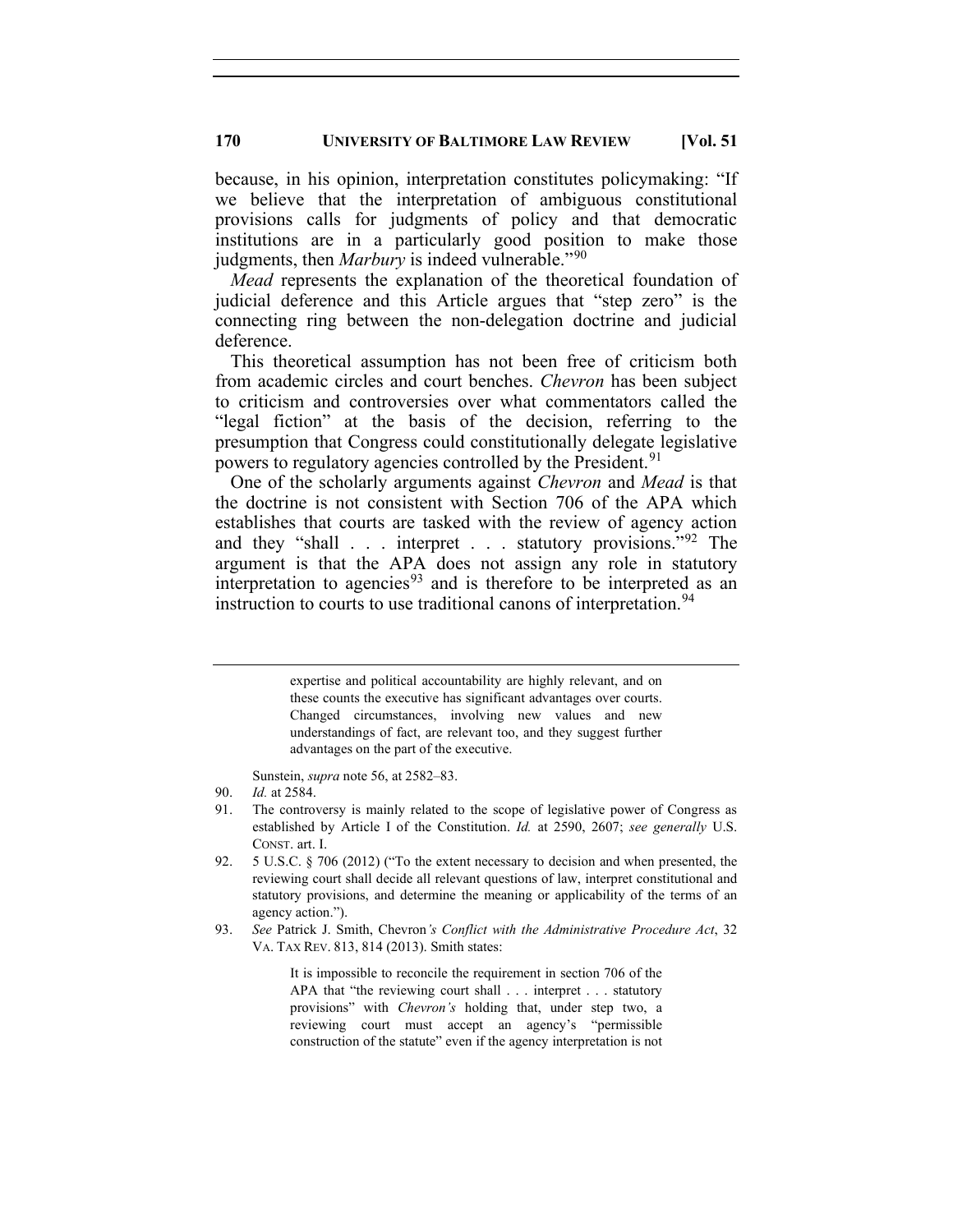**2022] A Tale of Transformation 171**

On the constitutional side of the dispute, scholars and judges alike have criticized *Chevron* and *Mead* for incompatibility with Article I and Article III of the U.S. Constitution. Justice Thomas expressed discomfort with deference to agencies in *Michigan v. EPA*, where he argued that *Chevron* delegation "is in tension with Article III's Vesting Clause, which vests the judicial power exclusively in Article III courts, not administrative agencies[,]" and in tension with Article I "which vests '[a]ll legislative Powers herein granted' in Congress[,]" thus advancing the case for revision of the doctrine. <sup>[95](#page-17-0)</sup>

Another fierce critic of the delegation doctrine and its consequences on judicial deference is Justice Gorsuch who, during his tenure as an Appeallate Judge, asserted that the doctrine is not only "seemingly at odds with the separation of legislative and executive functions," but also creates concerns related to due process (fair notice) and equal protection that magistrates normally "muster."<sup>[96](#page-17-1)</sup> Justice Gorsuch borrowed this argument from the work of Philip Hamburger, Professor of Law at Columbia Law School, who depicted *Chevron* as an impermissible systematic bias of the Fifth Amendment right to due process in favor of the government.<sup>[97](#page-17-2)</sup> In particular, he argued that when courts defer to administrative interpretation, they implicitly favor executive and other governmental interpretations over the interpretations of other parties.<sup>[98](#page-17-3)</sup>

# III. *SEMINOLE*/*AUER*: DEFERENCE TO AN AGENCY'S INTERPRETATION OF ITS OWN AMBIGUOUS REGULATIONS

A second type of judicial deference concerns agencies' ambiguous regulations. The principle that federal courts must defer to a reasonable construction of an agency's own ambiguous rules dates back to 1945, when the Supreme Court examined wartime price

<span id="page-17-0"></span>95. Michigan v. EPA, 576 U.S. 743, 762 (2015) (Thomas, J., concurring).

<span id="page-17-3"></span><span id="page-17-2"></span>98. *Id.*

<sup>&</sup>quot;the reading the court would have reached if the question initially had arisen in a judicial proceeding."

*Id.* at 818; *see also* John F. Duffy, *Administrative Common Law in Judicial Review*, 77 TEX. L. REV. 113, 193–99 (1998).

<sup>94.</sup> *See* Aditya Bamzai, *The Origins of Judicial Deference to Executive Interpretation*, 126 YALE L.J. 908, 976–77 (2017) ("[S]ection 706 is best interpreted as an attempt to . . . instruct courts to review legal questions using independent judgment and the canons of construction.").

<span id="page-17-1"></span><sup>96.</sup> Gutierrez-Brizuela v. Lynch, 834 F.3d 1142, 1152, 1154 (10th Cir. 2016).

<sup>97.</sup> *See* Philip Hamburger, Chevron *Bias*, 84 GEO. WASH. L. REV. 1187, 1212 (2016).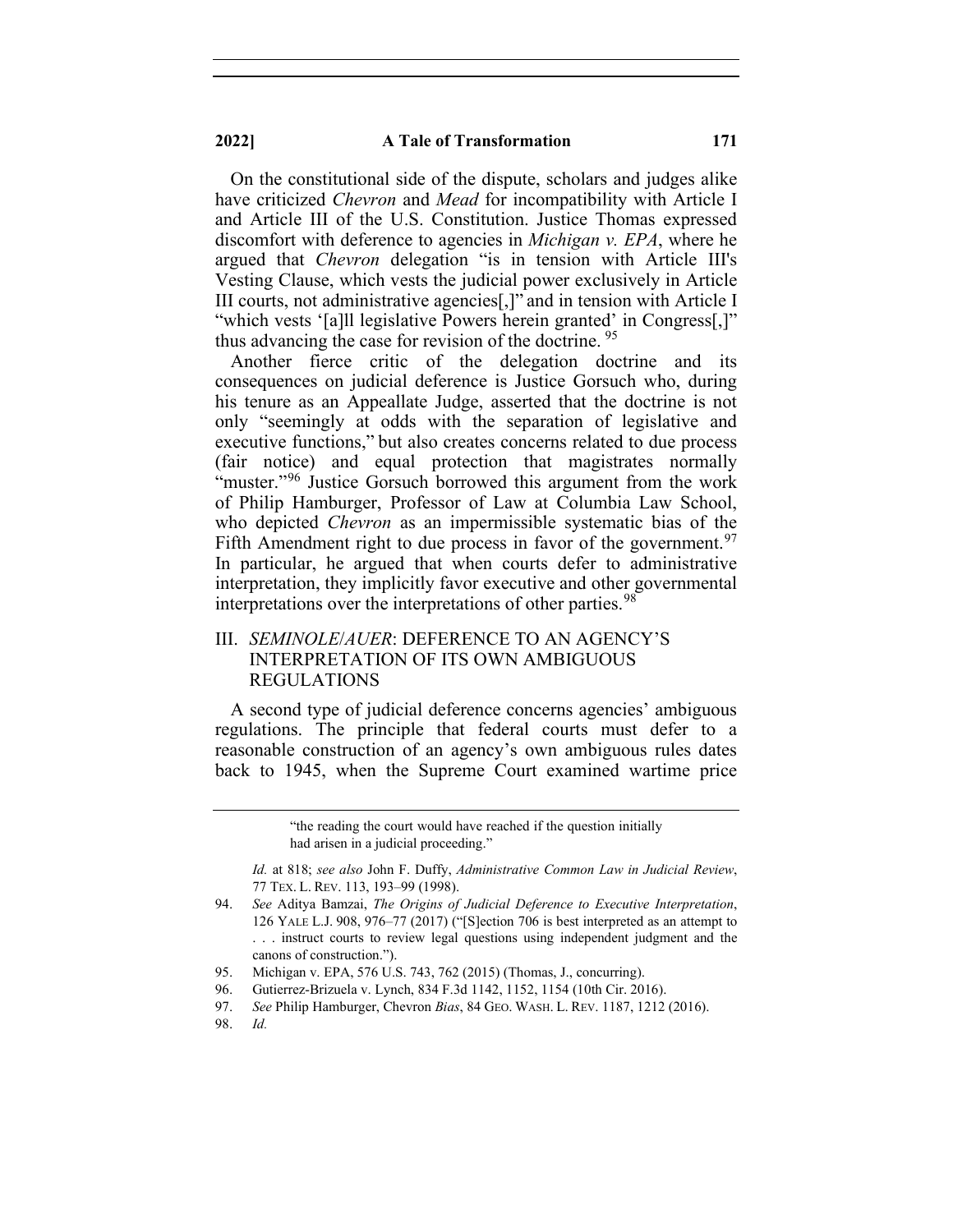control regulations implemented by the Administrator in *Bowles v. Seminole Rock & Sand Co.*<sup>[99](#page-18-0)</sup> In that instance, the Court decided that the regulation was clear and did not need deference.<sup>[100](#page-18-1)</sup> However, the decision prescribed the use of judicial deference in future cases concerning unclear regulations:

Since this [case] involves an interpretation of an administrative regulation a court must necessarily look to the administrative construction of the regulation if the meaning of the words used is in doubt. The intention of Congress or the principles of the Constitution in some situations may be relevant in the first instance in choosing between various constructions. But the ultimate criterion is the administrative interpretation, which becomes of controlling weight unless it is plainly erroneous or inconsistent with the regulation.<sup>[101](#page-18-2)</sup>

The principle was then reaffirmed by Justice Antonin Scalia writing for a unanimous court in *Auer v. Robbins*, a case concerning the Secretary of Labor's interpretation of its own regulations relating to overtime pay enacted to implement the provisions of the Fair Labor Standards Act (FLSA) of 1938.<sup>[102](#page-18-3)</sup> Specifically, the U.S. Department of Labor applied a "salary-basis test" to determine that the petitioners (sergeants and a lieutenant employed by the St. Louis Police Department) fell under the exemption provided by  $\S 213(a)(1)$  of the FLSA for "bona fide executive, administrative, or professional" employees and were not entitled to overtime pay.<sup>[103](#page-18-4)</sup> The Supreme Court deferred to the Secretary of Labor's regulations and confirmed that agencies' interpretations of their own rules are controlling on the court as long as they are "permissible."[104](#page-18-5) It did so by citing to *Chevron* and justified this type of deference on the basis that Congress has not "directly spoken to the precise question at issue,"[105](#page-18-6)

<span id="page-18-1"></span><span id="page-18-0"></span><sup>99.</sup> Bowles v. Seminole Rock & Sand Co., 325 U.S. 410, 413 (1945).

<sup>100.</sup> *Id.* at 419.

<span id="page-18-2"></span><sup>101.</sup> *Id.* at 413–14.

<sup>102.</sup> Auer v. Robbins, 519 U.S. 452, 454–55 (1997).

<span id="page-18-5"></span><span id="page-18-4"></span><span id="page-18-3"></span><sup>103.</sup> *Id.* at 454, 461.

<sup>104</sup> *Id.* at 457, 461 (citations omitted) ("Because the salary-basis test is a creature of the Secretary's own regulations, his interpretation of it is, under our jurisprudence, controlling unless 'plainly erroneous or inconsistent with the regulation.' That deferential standard is easily met here.").

<span id="page-18-6"></span><sup>105.</sup> *Id.* at 457 ("Because Congress has not 'directly spoken to the precise question at issue,' we must sustain the Secretary's approach so long as it is 'based on a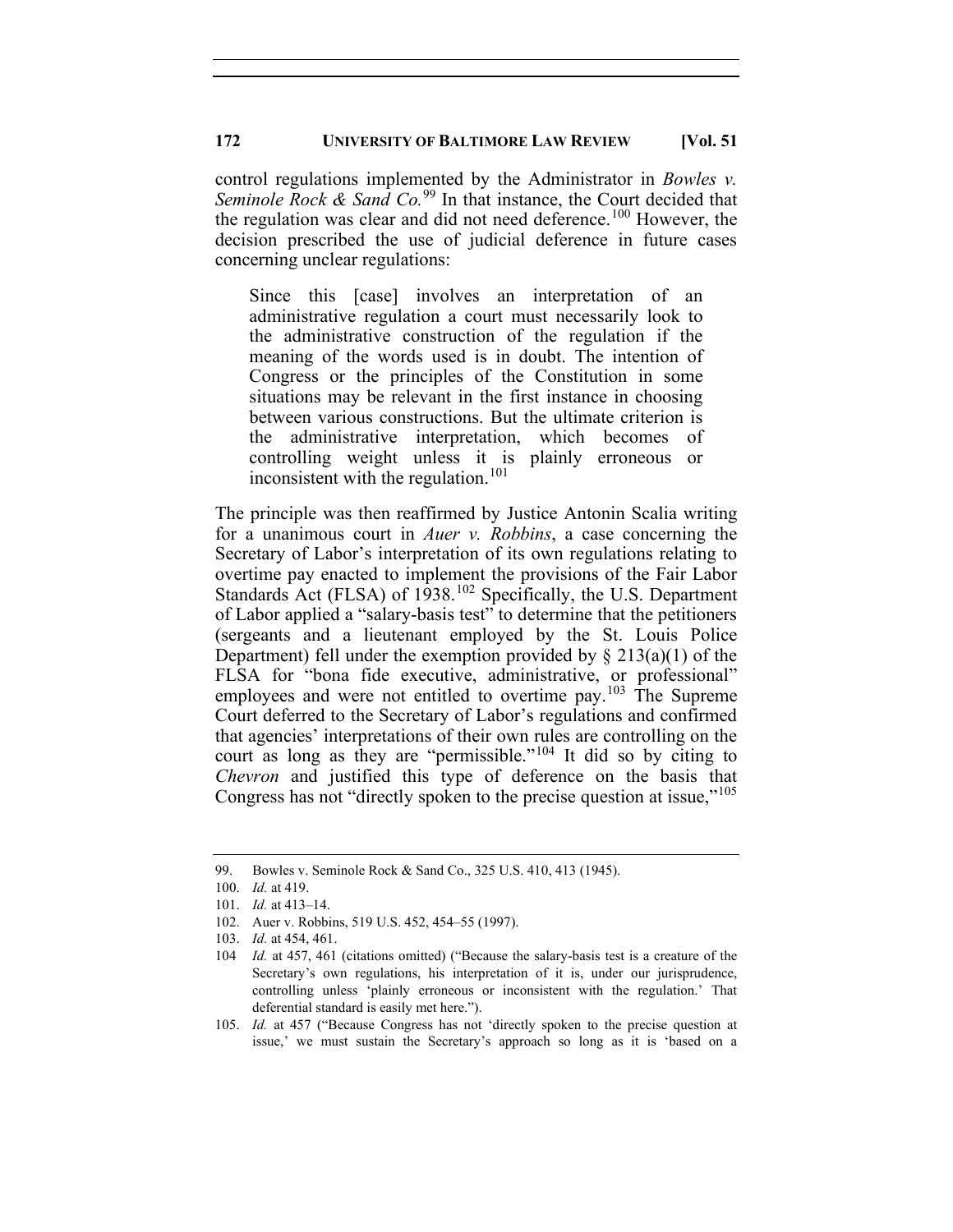and has therefore delegated both legislative and interpretive power to the agency. [106](#page-19-0) It should be noted that *Auer* deference does not formally require a two-step process for review, but rather a singlelevel standard that makes it, according to its critics, broader and bigger than *Chevron*. [107](#page-19-1) More importantly, the fact that *Auer* does not require a two-step process makes it more susceptible to challenges to its constitutional foundations.

A major theoretical challenge to *Auer*—even before the case was decided—was advanced by Professor John Manning, a textualist scholar and Dean of Harvard Law School. Professor Manning argued that the doctrine was at odds with the principle of separation of powers and "contradict[ed] the constitutional premise that lawmaking and law-exposition must be distinct."[108](#page-19-2) Similar criticism shortly followed from the bench. As previously mentioned, Justice Scalia had supported *Chevron* deference and authored the *Auer* decision using the constitutional basis of *Chevron*. [109](#page-19-3) However, towards the end of his life, Justice Scalia changed his mind and joined Professor Manning in the call for abandonment of the *Auer* doctrine in his concurrence in *Talk America, Inc. v. Michigan Bell Telephone Co.*, [110](#page-19-4)

<span id="page-19-4"></span>110. Talk Am., Inc. v. Mich. Bell Tel. Co., 564 U.S. 50, 68 (2011) (Scalia, J., concurring). Justice Scalia wrote:

> It is comforting to know that I would reach the Court's result even without *Auer*. For while I have in the past uncritically accepted that rule, I have become increasingly doubtful of its validity. On

permissible construction of the statute.'" (quoting Chevron, U.S.A., Inc. v. Nat. Res. Def. Council, Inc., 467 U.S. 837, 842–43 (1984))).

<span id="page-19-0"></span><sup>106.</sup> *See* Martin v. Occupational Safety & Health Rev. Comm'n, 499 U.S. 144, 151 (1991) ("[W]e presume that the power authoritatively to interpret its own regulations is a component of the agency's delegated lawmaking powers."); Bruh v. Bessemer Venture Partners III L.P., 464 F.3d 202, 208 (2d Cir. 2006).

<span id="page-19-1"></span><sup>107.</sup> *See* Jonathan H. Adler, Auer *Evasions*, 16 GEO. J.L. & PUB. POL'Y 1, 13–14 (2018) ("Such broad deference can neither be justified under the umbrella of *Chevron*'s domain, nor by appeal to the agency's superior knowledge. Yet, in practice, the deference agencies receive under *Auer* is as great—if not greater—than the deference they receive under *Chevron* . . . .").

<span id="page-19-2"></span><sup>108.</sup> John F. Manning, *Constitutional Structure and Judicial Deference to Agency Interpretations of Agency Rules*, 96 COLUM. L. REV. 612, 654 (1996).

<span id="page-19-3"></span><sup>109.</sup> Justice Scalia first elaborated a defense of a blanket approach to deference in his dissent in *Mead* and then in his concurrence in *Perez v. Mortgage Bankers*: "[T]he rule of *Chevron*, if it did not comport with the APA, at least was in conformity with the long history of judicial review of executive action, where '[s]tatutory ambiguities . . . were left to reasonable resolution by the Executive.'" Perez v. Mortg. Bankers Ass'n, 575 U.S. 92, 111–12 (2015) (Scalia, J., concurring) (quoting United States v. Mead Corp., 533 U.S. 218, 243 (2001) (Scalia, J., dissenting)).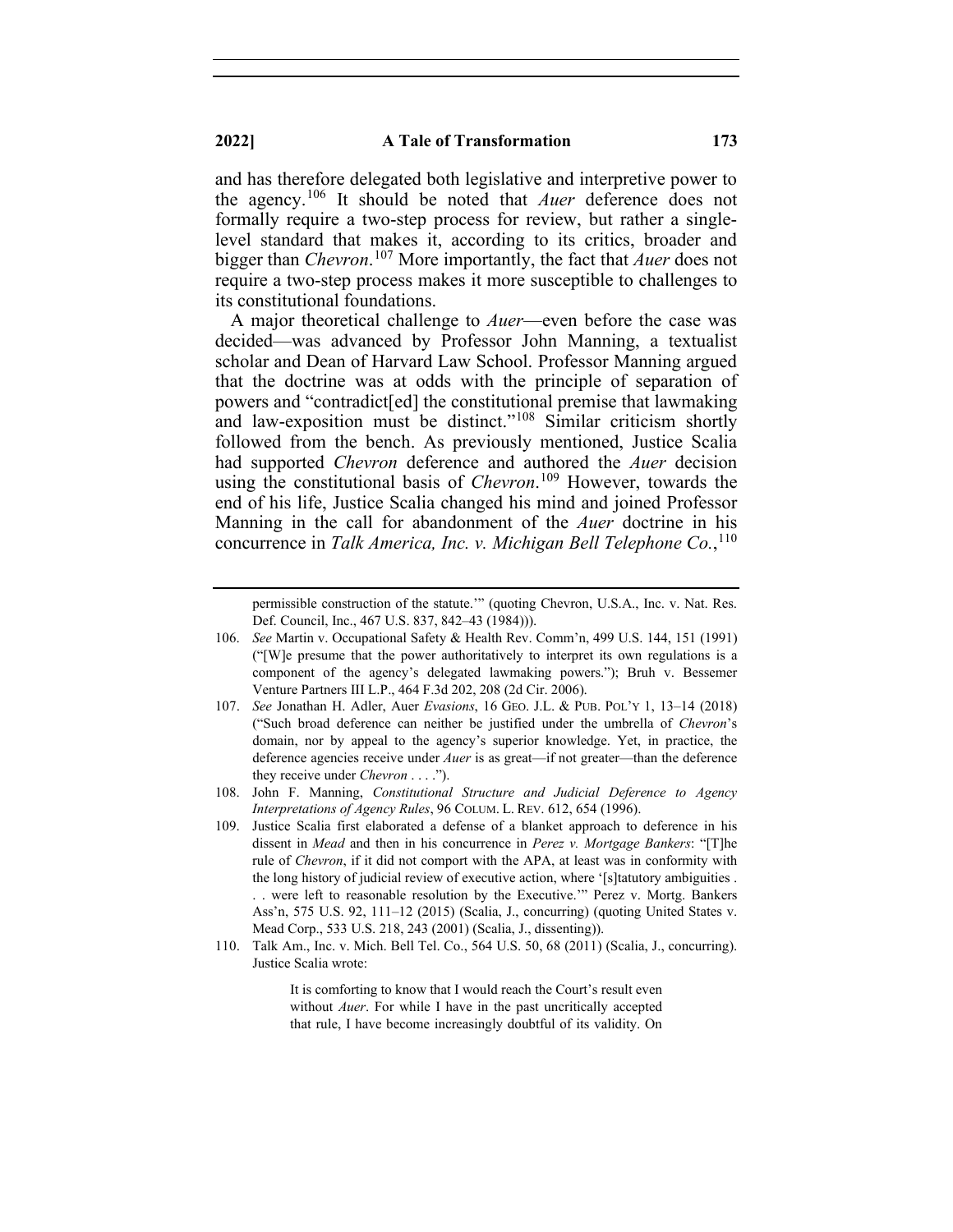in his dissent in *Decker v. Northwest Environmental Defense Center*, [111](#page-20-0) and in his concurrence in *Perez v. Mortgage Bankers Association*. [112](#page-20-1) The late Justice Scalia was particularly concerned about the weak constitutional basis of *Auer* and argued that the jurisprudence surrounding the doctrine did not provide a "persuasive justification" for it. [113](#page-20-2) He asserted that *Auer*, as opposed to *Chevron*, could not be justified on congressional delegation grounds because Congress could not constitutionally delegate the power to enact and interpret regulations to the same entity:

While the implication of an agency power to clarify the statute is reasonable enough, there is surely no congressional implication that the agency can resolve ambiguities in its own regulations. For that would violate a fundamental principle of separation of powers—that the power to write a law and the power to interpret it cannot rest in the same hands. . . . *Auer* is not a logical corollary to *Chevron* but a dangerous permission slip for the arrogation

the surface, it seems to be a natural corollary—indeed, an *a fortiori* application—of the rule that we will defer to an agency's interpretation of the statute it is charged with implementing, see *Chevron U.S.A. Inc. v. Natural Resources Defense Council, Inc.*, 467 U.S. 837 (1984). But it is not. When Congress enacts an imprecise statute that it commits to the implementation of an executive agency, it has no control over that implementation (except, of course, through further, more precise, legislation). The legislative and executive functions are not combined.

- *Id.*
- <span id="page-20-0"></span>111. Decker v. Nw. Env't Def. Ctr., 568 U.S. 597, 616–17 (2013) (Scalia, J., concurring in part and dissenting in part) ("Enough is enough. For decades, and for no good reason, we have been giving agencies the authority to say what their rules mean, under the harmless-sounding banner of 'defer[ring] to an agency's interpretation of its own regulations.'. . . [R]espondent has asked us, if necessary, to 'reconsider *Auer*.' I believe that it is time to do so.").
- <span id="page-20-1"></span>112. *See* Perez v. Mortg. Bankers Ass'n, 575 U.S. 92, 108–12 (2015) (Scalia, J., concurring). He argued:

I would therefore restore the balance originally struck by the APA with respect to an agency's interpretation of its own regulations, not by rewriting the Act in order to make up for *Auer*, but by abandoning *Auer* and applying the Act as written. The agency is free to interpret its own regulations with or without notice and comment; but courts will decide—with no deference to the agency—whether that interpretation is correct.

*Id.* at 112.

<span id="page-20-2"></span>113. *See Decker*, 568 U.S. at 617 (Scalia, J., concurring in part and dissenting in part).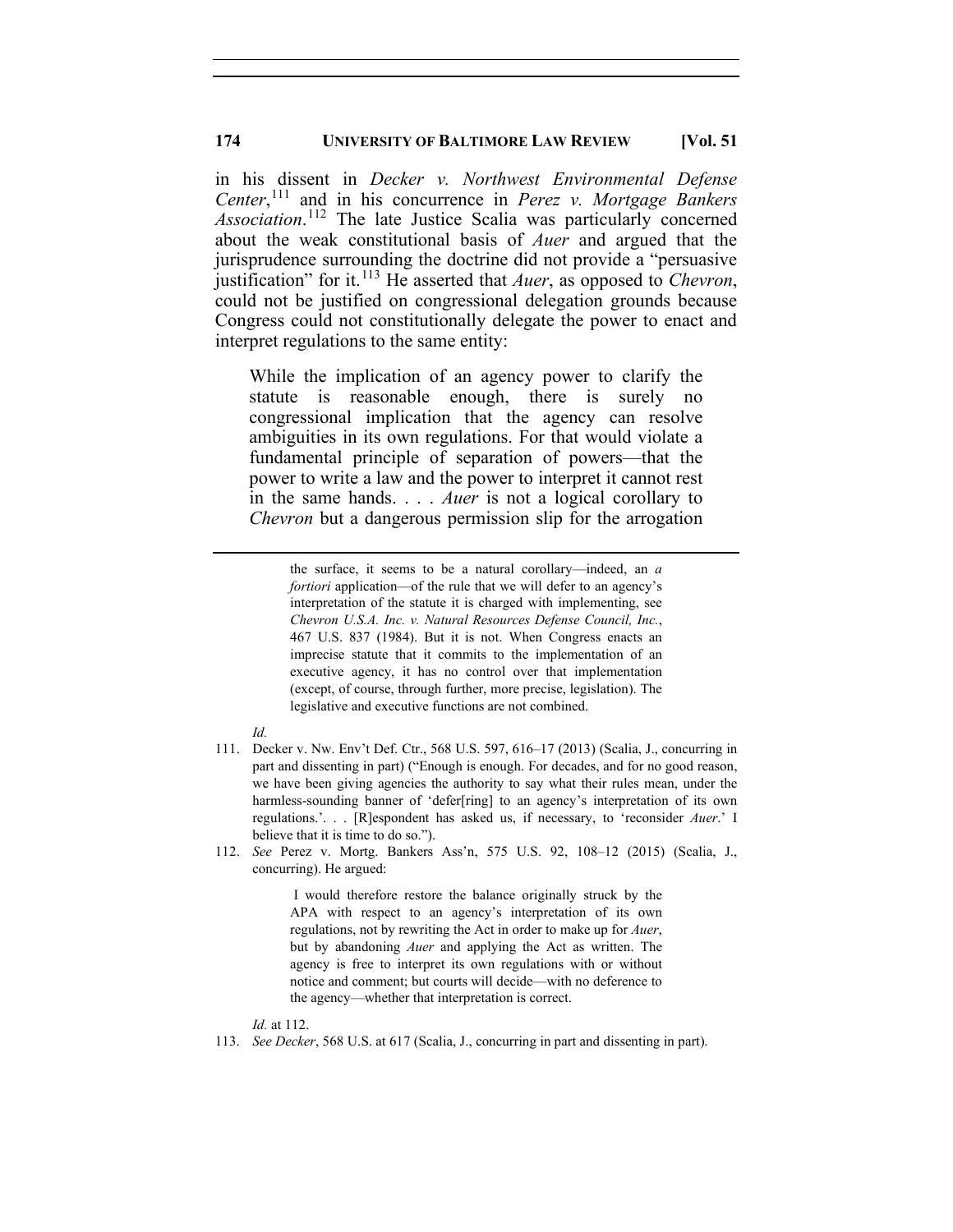of power. . . . He who writes a law must not adjudge its violation.<sup>[114](#page-21-0)</sup>

## IV. "POTENT IN ITS PLACE BUT CABINED IN ITS SCOPE": THE TRANSFORMATION OF THE DOCTRINE OF DEFERENCE IN *KISOR V. WILKIE* (2019)

Despite fears and rumours that a majority of conservative justices would have axed *Auer*, in June 2019 the Supreme Court confirmed its constitutionality by a 5-4 majority in *Kisor v. Wilkie.* [115](#page-21-1) Justice Kagan authored the majority opinion and used this opportunity to reiterate the standing of the doctrine and clarify the extent of *Auer* domain, such as the circumstances in which a court should give deference.[116](#page-21-2) She started her opinion by highlighting that *Auer*, just like *Chevron*, is grounded on the presumption of congressional delegation, therefore confirming the unwillingness of the Court to revisit such a consolidated presumption of delegation.<sup>[117](#page-21-3)</sup> The theoretical foundations of deference are safe for Justice Kagan; she insisted that the *Auer* doctrine retains an important role in construing agency regulations.<sup>[118](#page-21-4)</sup> As expected, Justice Gorsuch argued in his concurrence that because of the new limitations that *Kisor* imposes on judicial deference, *Auer* has become "a paper tiger[,]" meaning that it has lost its bite and efficacy.<sup>[119](#page-21-5)</sup> What follows is a short synopsis of the facts of the case, the decision, and an analysis of its impact on the doctrine of deference in the United States.

The lawsuit involved a Marine veteran appealing the decision of the Department of Veterans Affairs (VA) to refuse him the award of retroactive disability benefits for his service-related post-traumatic stress disorder (PTSD) because the evidence provided by the claimant was, according to the VA's interpretation of its regulations, not "relevant."[120](#page-21-6) On appeal, the Federal Circuit Court found that

<sup>114.</sup> *Id.* at 619–21.

<span id="page-21-1"></span><span id="page-21-0"></span><sup>115.</sup> Kisor v. Wilkie, 139 S. Ct. 2400 (2019).

<sup>116.</sup> *Id.* at 2408.

<span id="page-21-3"></span><span id="page-21-2"></span><sup>117.</sup> *Id.* at 2412 ("We have explained *Auer* deference (as we now call it) as rooted in a presumption about congressional intent—a presumption that Congress would generally want the agency to play the primary role in resolving regulatory ambiguities.").

<sup>118.</sup> *Id.* at 2408.

<span id="page-21-5"></span><span id="page-21-4"></span><sup>119.</sup> *Id.* at 2425–26 (Gorsuch, J., concurring).

<span id="page-21-6"></span><sup>120.</sup> 38 C.F.R. § 3.156 (2021) ("A claimant may reopen a finally adjudicated claim by submitting new and material evidence. . . . Notwithstanding any other section in this part, at any time after VA issues a decision on a claim, if VA receives or associates with the claims file relevant official service department records that existed and had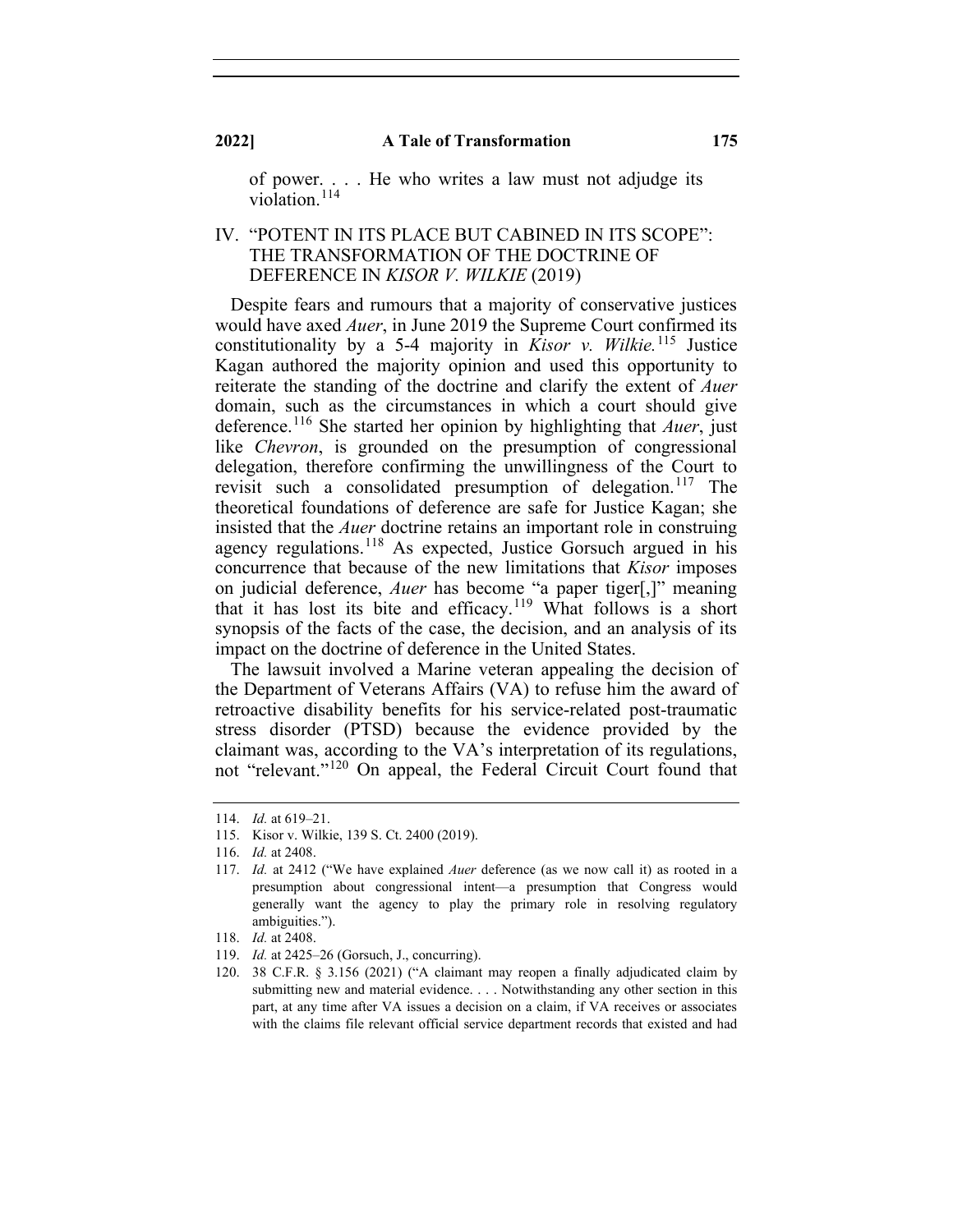"uncertainty in application suggests that the regulation is ambiguous[,]" and therefore applied *Auer* deference in affirming the VA's construction of the regulation and, as a consequence, the VA's denial of retroactive benefits.<sup>[121](#page-22-0)</sup> The question before the Supreme Court was whether *Auer v. Robbins[122](#page-22-1)* and *Bowles v. Seminole Rock*   $\&$  *Sand Co.*<sup>[123](#page-22-2)</sup> should be overruled.<sup>[124](#page-22-3)</sup> The majority did not miss the chance to defend *Auer* on the basis of stare decisis and on its historical roots that go deeper than *Seminole Rock* and specifically go back to *United States v. Eaton*, [125](#page-22-4) a late nineteenth century decision that attributed "the greatest weight" to the interpretation given to the regulations by the department charged with their execution. [126](#page-22-5) However, adherence to stare decisis is a minimal part of the reasoning in the majority opinion. The heavy weight is in defence of the theoretical foundations of judicial deference that Justice Kagan carried out in the opinion. She recognized that the dormant nondelegation doctrine is only a theoretical presumption but also seemed to support its usefulness for the purposes of interpretation.<sup>[127](#page-22-6)</sup> In Justice Kagan's words:

We have adopted the presumption—though it is always rebuttable—that "the power authoritatively to interpret its own regulations is a component of the agency's delegated lawmaking powers." *Martin*, 499 U.S. at 151, 111 S.Ct. 1171. . . . In part, that is because the agency that promulgated a rule is in the "better position [to] reconstruct" its original meaning. *Id.*, at 152, 111 S.Ct. 1171. Consider that if you don't know what some text (say, a memo or an email) means, you would probably want to ask the person who wrote it. And for the same reasons, we have thought, Congress would too (though the person is here a collective actor).  $^{128}$  $^{128}$  $^{128}$ 

<span id="page-22-4"></span>125. United States v. Eaton, 169 U.S. 331 (1898).

not been associated with the claims file when VA first decided the claim, VA will reconsider the claim, notwithstanding paragraph (a) of this section.").

<span id="page-22-0"></span><sup>121.</sup> Kisor v. Shulkin, 869 F.3d 1360, 1367 (Fed. Cir. 2017), *vacated*, 139 S. Ct. 2400 (2019).

<sup>122.</sup> Auer v. Robbins, 519 U.S. 452 (1997).

<span id="page-22-3"></span><span id="page-22-2"></span><span id="page-22-1"></span><sup>123.</sup> Bowles v. Seminole Rock & Sand Co., 325 U.S. 410 (1945).

<sup>124.</sup> *Kisor*, 139 S. Ct. at 2408.

<sup>126.</sup> *Id.* at 343.

<span id="page-22-7"></span><span id="page-22-6"></span><span id="page-22-5"></span><sup>127.</sup> *Kisor*, 139 S. Ct. at 2412.

<sup>128.</sup> *Id.*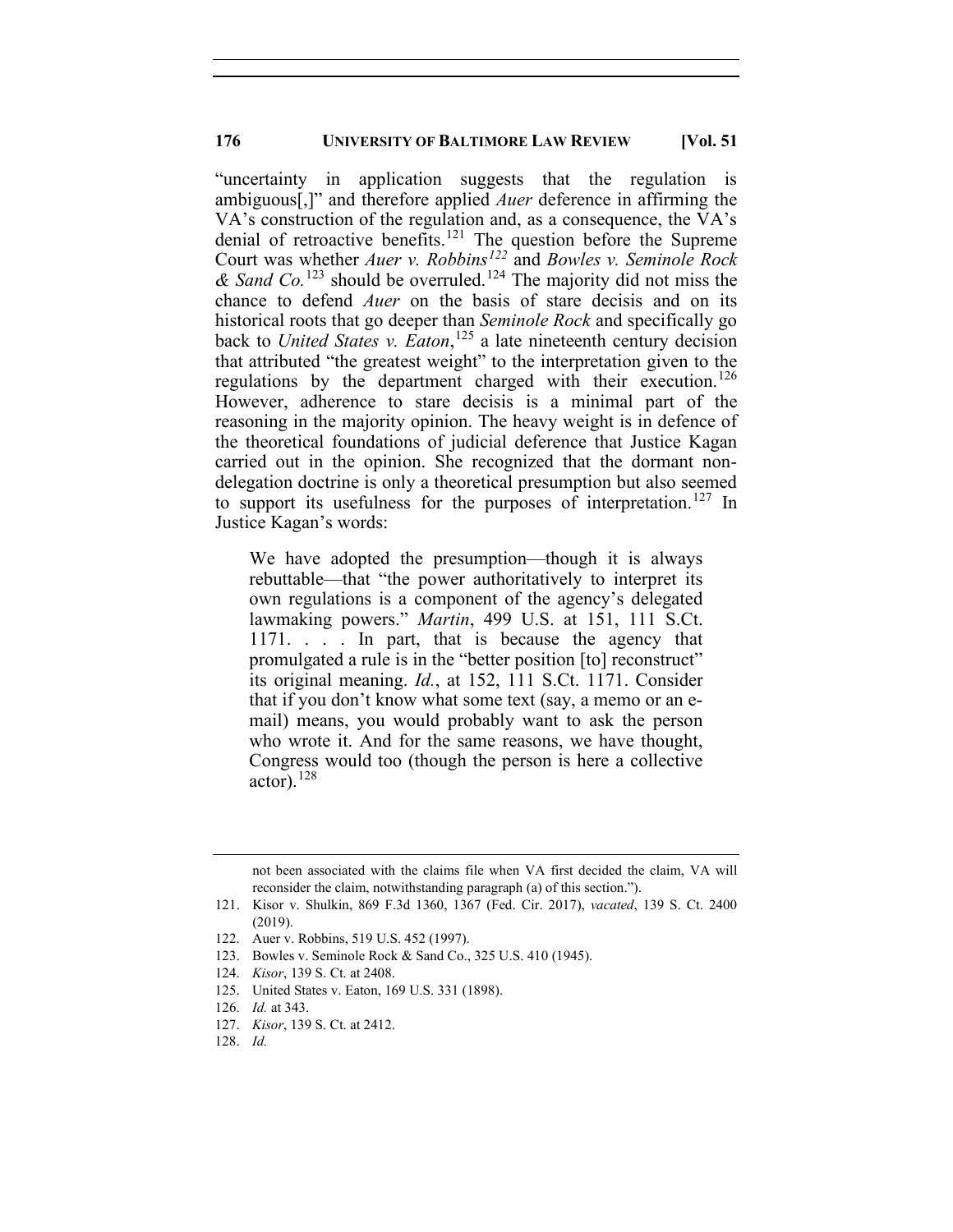Furthermore, she defended deference to agencies as convenient from a policy point of view.<sup>[129](#page-23-0)</sup> Agencies have the advantage of being the presumed experts on their areas of competence and this is particularly important when they are called to clarify interpretations of rules concerning matters of scientific or technical nature such as an FDA regulation that bans certain pharmaceutical products for their components.[130](#page-23-1) The point is that judges sometimes just cannot embrace such technicalities.

Another advantage of agencies, according to Justice Kagan, is that they have political accountability and are supervised by the President who in turn reflects the latest policy choices of the electorate.<sup>[131](#page-23-2)</sup> This ensures that the provisions related to new policies can be appropriately interpreted by the government that implemented them. Finally, the interpretation of the agency will be consistent and will avoid conflicting interpretations in the lower courts.<sup>[132](#page-23-3)</sup>

*Kisor*, this note argues, was also a case that consolidated previous jurisprudence and clarified the circumstances in which the courts should be deferring interpretation to the agencies.<sup>[133](#page-23-4)</sup> This is, indeed, the function that Justice Kagan wanted *Kisor* to play, stating that "*Auer* deference is sometimes appropriate and sometimes not. Whether to apply it depends on a range of considerations that we have noted now and again, but compile and further develop today."[134](#page-23-5) According to Justice Kagan, the doctrine remains "potent in its place, but cabined in its scope."[135](#page-23-6) Cabined because, she explains, the courts can defer interpretation only if the following requirements are satisfied:

(A) the regulation is genuinely ambiguous;  $136$ 

(B) the agency's reading is reasonable;  $137$ 

<span id="page-23-0"></span><sup>129.</sup> *See id.* at 2413.

<span id="page-23-1"></span><sup>130.</sup> *See* Actavis Elizabeth L.L.C. v. FDA, 625 F.3d 760, 764–66 (D.C. Cir. 2010). This case concerned whether a company created a new "active moiety" by joining a previously approved moiety to lysine through a non-ester covalent bond. *See id.* at 761–62.

<sup>131.</sup> *Kisor*, 139 S. Ct. at 2413.

<span id="page-23-3"></span><span id="page-23-2"></span><sup>132.</sup> *See generally id.* at 2412–14 (providing background on the benefits of *Auer* deference in administrative regulation interpretation).

<sup>133.</sup> *See id.* at 2415.

<span id="page-23-6"></span><span id="page-23-5"></span><span id="page-23-4"></span><sup>134.</sup> *Id.* at 2408.

<span id="page-23-7"></span><sup>135.</sup> *Id.*

<sup>136.</sup> *Id.* at 2414–15.

<span id="page-23-8"></span><sup>137.</sup> *Id.* at 2415–16.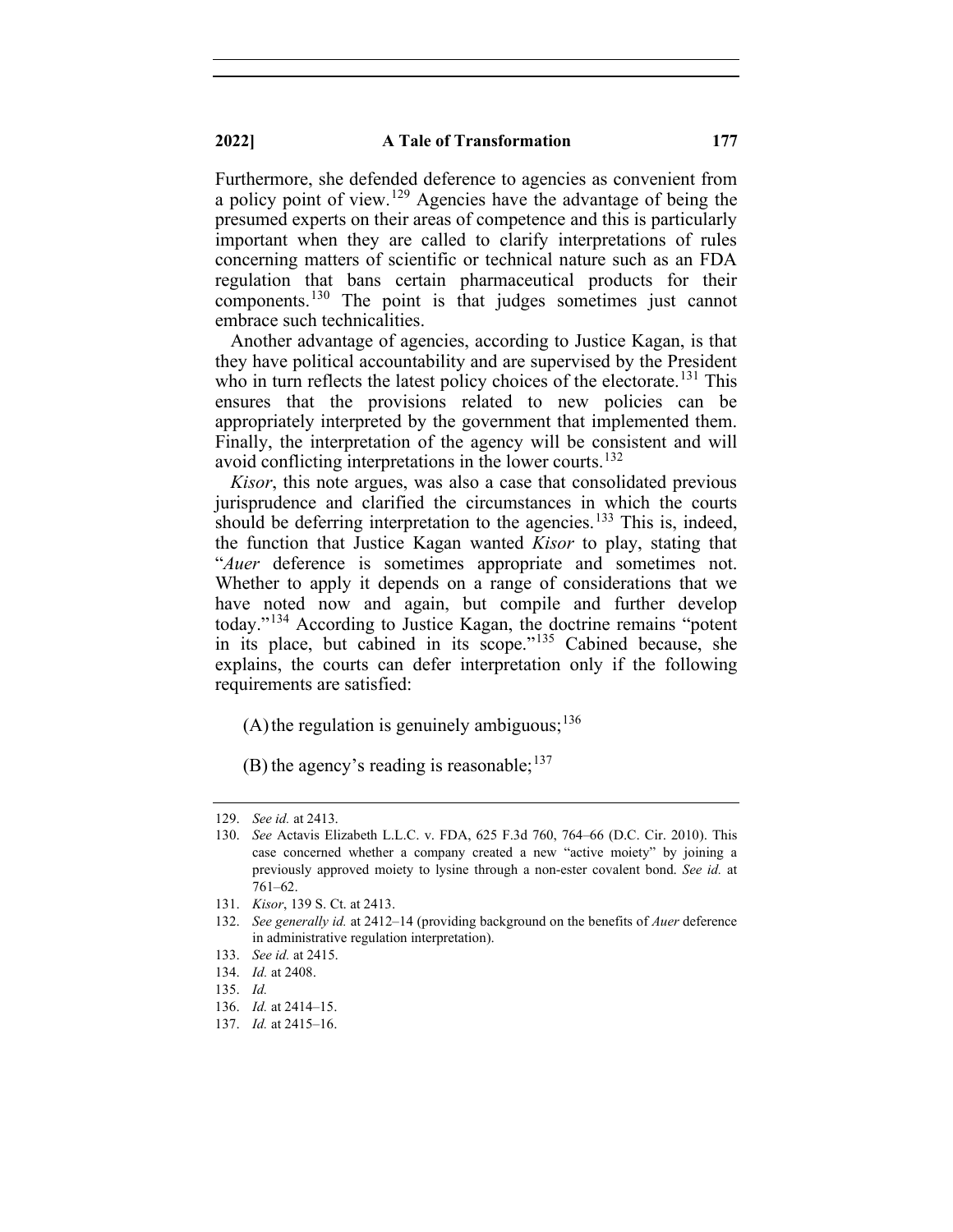- (C) the regulatory interpretation is authoritative, i.e., one actually made by the agency;<sup>[138](#page-24-0)</sup>
- (D)the agency's interpretation is expertise based, i.e., in some way it implicates the agency's substantive expertise;<sup>[139](#page-24-1)</sup> and,
- (E) an agency's reading of a rule in question reflects a "fair and considered judgment[.] $"^{140}$  $"^{140}$  $"^{140}$

As to points A and B, these are well-established requirements and they apply to *Chevron* deference more generally.<sup>[141](#page-24-3)</sup> *Chevron* specified that before according deference, the courts are required to determine whether Congress has or has not directly addressed the precise question at issue and only proceed to question whether the agency's answer is based on a permissible construction of the statute if the statute is silent or ambiguous.<sup>[142](#page-24-4)</sup>

Point C is an attempt to consolidate jurisprudence around the distinction between authoritative interpretations and non-binding ones.<sup>[143](#page-24-5)</sup> Justice Kagan pointed out that deference is only accorded to authoritative interpretations.<sup>[144](#page-24-6)</sup> The issue is particularly relevant with regards to what Professor Bertrall Ross of Berkely School of Law calls "the deference dichotomy" between interpretive rules and legislative rules. $145$ 

In *Perez v. Mortgage Bankers Association*, a unanimous Court established that when a federal administrative agency first issues a rule interpreting one of its regulations, it is generally not required to follow the notice-and-comment rulemaking procedures of the APA (or Act).[146](#page-24-8) As a consequence, *Perez* confirmed that interpretive rules

<span id="page-24-6"></span><span id="page-24-5"></span><span id="page-24-4"></span>143. *See Kisor*, 139 S. Ct. at 2416.

<span id="page-24-0"></span><sup>138.</sup> *Id.* at 2416 ("The interpretation must at the least emanate from those actors, using those vehicles, understood to make authoritative policy in the relevant context.").

<span id="page-24-1"></span><sup>139.</sup> *Id.* at 2417.

<span id="page-24-2"></span><sup>140.</sup> *Id.* at 2417 (quoting Christopher v. SmithKline Beecham Corp., 567 U.S. 142, 155 (2012)).

<span id="page-24-3"></span><sup>141.</sup> Before concluding that a rule is genuinely ambiguous, a court must exhaust all the "traditional tools" of construction. *See* Chevron U.S.A. Inc. v. Nat. Res. Def. Council, Inc., 467 U.S. 837, 843 n.9 (1984).

<sup>142.</sup> *Id.* at 843.

<sup>144.</sup> *See id.*

<span id="page-24-7"></span><sup>145.</sup> Bertrall L. Ross II, *Denying Deference: Civil Rights and Judicial Resistance to Administrative Constitutionalism*, 2014 U. CHI. LEGAL F. 223, 223–24.

<span id="page-24-8"></span><sup>146.</sup> Perez v. Mortg. Bankers Ass'n, 575 U.S. 92, 96–97 (2015); Administrative Procedure Act, 5 U.S.C. § 553(b)(3)(A) (2018).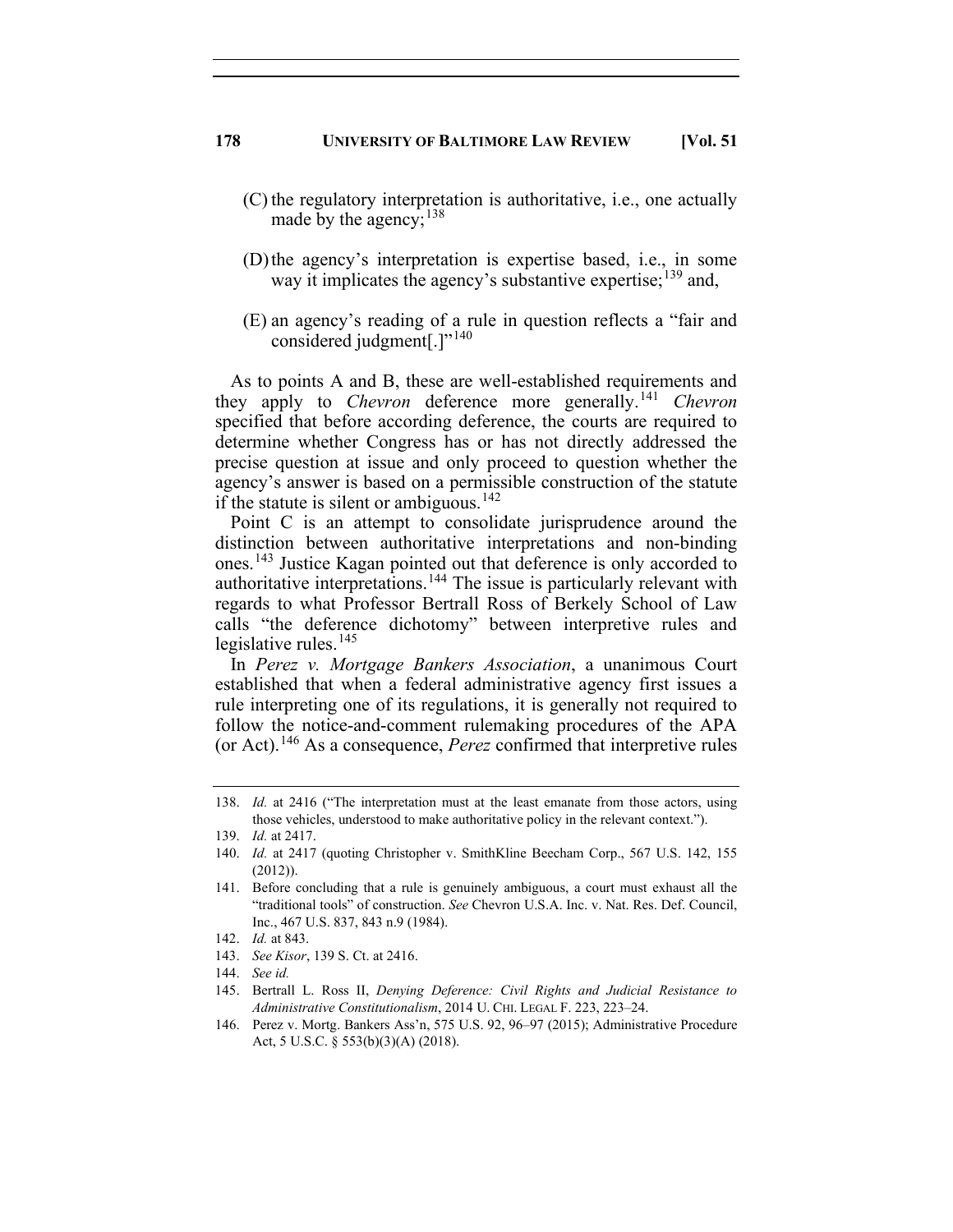### **2022] A Tale of Transformation 179**

do not have the force or effect of law.<sup>[147](#page-25-0)</sup> On the other hand, legislative rules, which impose obligations or produce other significant effects on private interests, do require the notice-andcomment procedure.[148](#page-25-1) *Kisor* confirmed the different procedural requirements for interpretive rules and legislative rules.<sup>[149](#page-25-2)</sup> Furthermore, in an attempt to consolidate the jurisprudence around authoritativeness of agency interpretations, the Court seemed to respond to Justice Scalia's concurrence in *Perez* regarding the role of the courts. [150](#page-25-3) In *Perez*, Justice Scalia stated that an agency can interpret its regulations, but the courts have the final say in deciding whether that interpretation is correct:

I would therefore restore the balance originally struck by the APA with respect to an agency's interpretation of its own regulations, not by rewriting the Act in order to make up for *Auer*, but by abandoning *Auer* and applying the Act as written. The agency is free to interpret its own regulations with or without notice and comment; but courts will decide—with no deference to the agency—whether that interpretation is correct.<sup>[151](#page-25-4)</sup>

In response to Scalia's comments, Justice Kagan confirmed that interpretive rules do not have the force of law but also clarified that the meaning of legislative rules "remains in the hands of the courts":

An interpretive rule itself never forms "the basis for an enforcement action."

[T]he meaning of a legislative rule remains in the hands of courts, even if they sometimes divine that meaning by looking to the agency's interpretation. Courts first decide whether the rule is clear; if it is not, whether the agency's reading falls within its zone of ambiguity; and even if the reading does so, whether it should receive deference. In

. . . .

<span id="page-25-1"></span><span id="page-25-0"></span><sup>147.</sup> *Perez*, 575 U.S. at 96–97.

<sup>148.</sup> *See* Am. Hosp. Ass'n v. Bowen, 834 F.2d 1037, 1045 (D.C. Cir. 1987); White v. Shalala, 7 F.3d 296, 303–04 (2d Cir. 1993).

<span id="page-25-2"></span><sup>149.</sup> *Kisor*, 139 S. Ct. at 2420.

<span id="page-25-3"></span><sup>150.</sup> *Compare id.*, *with Perez*, 575 U.S. at 109–10 (Scalia, J., concurring).

<span id="page-25-4"></span><sup>151.</sup> *Perez*, 575 U.S. at 112 (Scalia, J., concurring).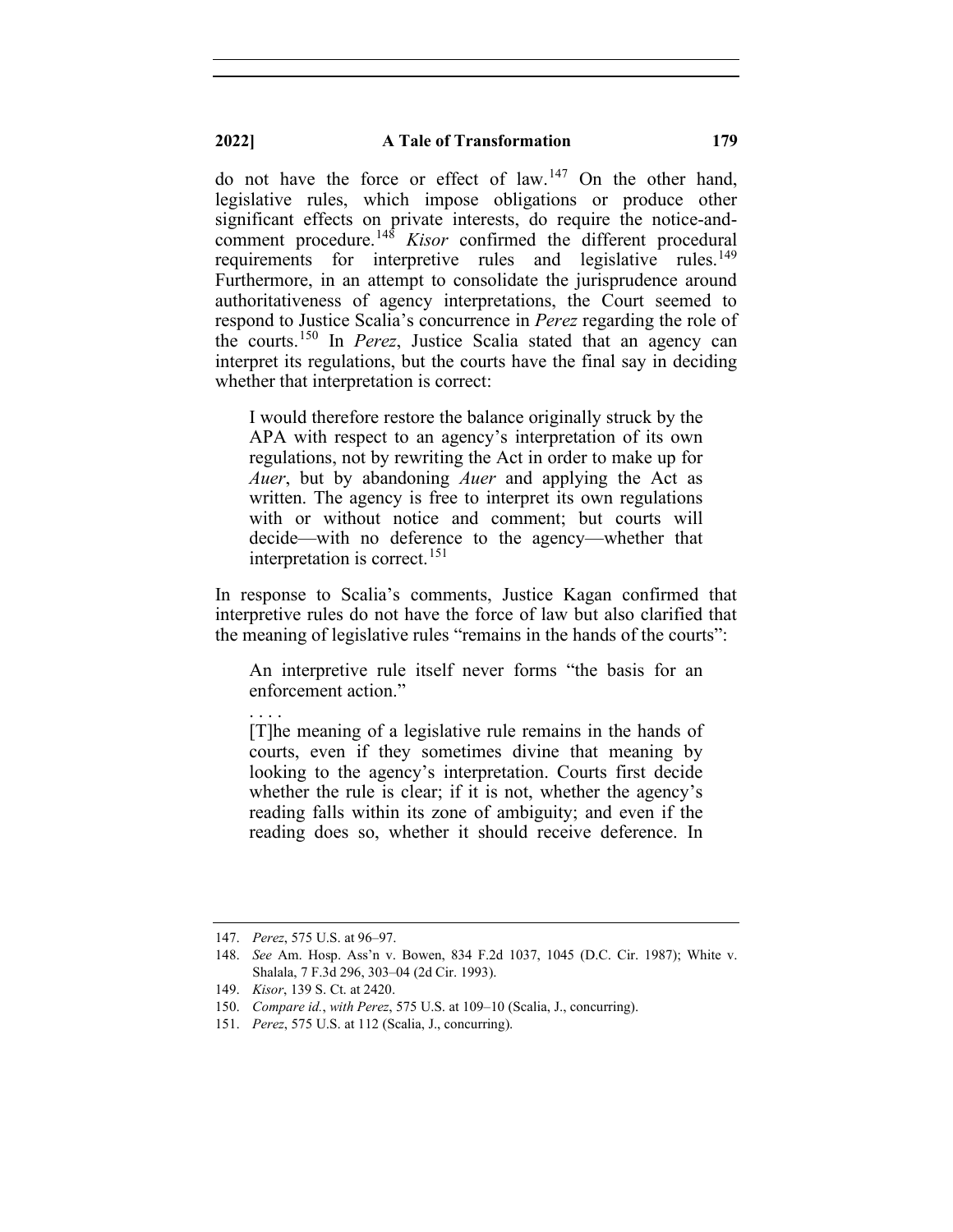short, courts retain the final authority to approve—or not— the agency's reading of a notice-and-comment rule.<sup>[152](#page-26-0)</sup>

As to point D, expertise of the agency is a foundational requirement for *Auer* because, Justice Kagan explains, administrative knowledge and experience largely "account [for] the presumption that Congress delegates interpretive law-making power to the agency."<sup>[153](#page-26-1)</sup> In other words, expertise is the reason why we assume that Congress delegated interpretation; if the agency does not have expertise there is no presumption of delegation.

Regarding point E, deference to "fair and considered judgement," courts are required to assess whether the agency interpretation is fair and does not create "unfair surprise" to regulated parties.<sup>[154](#page-26-2)</sup> Justice Kagan explains: "We have therefore only rarely given *Auer* deference to an agency construction 'conflict[ing] with a prior one."<sup>[155](#page-26-3)</sup>

*Kisor* is certainly not the revolutionary decision that many were expecting.<sup>[156](#page-26-4)</sup> Instead, this author argues, it is an exercise in doctrine transformation. The essence of judicial deference remains the same; its scope has changed. Only time will tell whether this minor transformation of the scope of the doctrine will stand future challenges or whether a wider revolution around deference is coming.

# V. THE LATEST CHALLENGE TO THE NON-DELEGATION DOCTRINE: *GUNDY V. UNITED STATES* (2019)

In June 2019, the Supreme Court considered a non-delegation challenge and, despite the Federalist Society's rumors that the time was ripe for a U-turn on the non-delegation doctrine,  $157$  the Court confirmed that the post-1935 evolution of the non-delegation doctrine into a dormant non-delegation doctrine was not to be reversed. [158](#page-26-6) The

<span id="page-26-0"></span><sup>152.</sup> *Kisor*, 139 S. Ct. at 2420 (citation omitted) (quoting Nat'l Mining Ass'n v. McCarthy, 758 F.3d 243, 251 (D.C. Cir. 2014)).

<span id="page-26-1"></span><sup>153.</sup> *Id.* at 2417 (quoting Martin v. Occupational Safety & Health Rev. Comm'n, 499 U.S. 144, 153 (1991)).

<sup>154.</sup> Long Island Care at Home, Ltd. v. Coke, 551 U.S. 158, 170–71 (2017).

<span id="page-26-3"></span><span id="page-26-2"></span><sup>155.</sup> *Kisor*, 139 S. Ct. at 2418 (quoting Thomas Jefferson Univ. v. Shalala, 512 U.S. 504, 515 (1994)).

<span id="page-26-4"></span><sup>156.</sup> *See, e.g.*, Catherine M. Sharkey, *Cutting in on the* Chevron *Two-Step*, 86 FORDHAM L. REV. 2359, 2361–62 (2018) (suggesting that the Supreme Court was likely to diverge from the kind of judicial deference to agencies embodied in *Chevron* because of public statements made by newly-seated Justice Gorsuch).

<span id="page-26-5"></span><sup>157.</sup> *See* Matthew Cavedon & Jonathan Skrmetti, *Party Like It's 1935?:* Gundy v. United States *and the Future of the Non-Delegation Doctrine*, 19 FEDERALIST SOC'Y REV. 42, 52–53 (2018).

<span id="page-26-6"></span><sup>158.</sup> *See* Gundy v. United States, 139 S. Ct. 2116, 2130 (2019).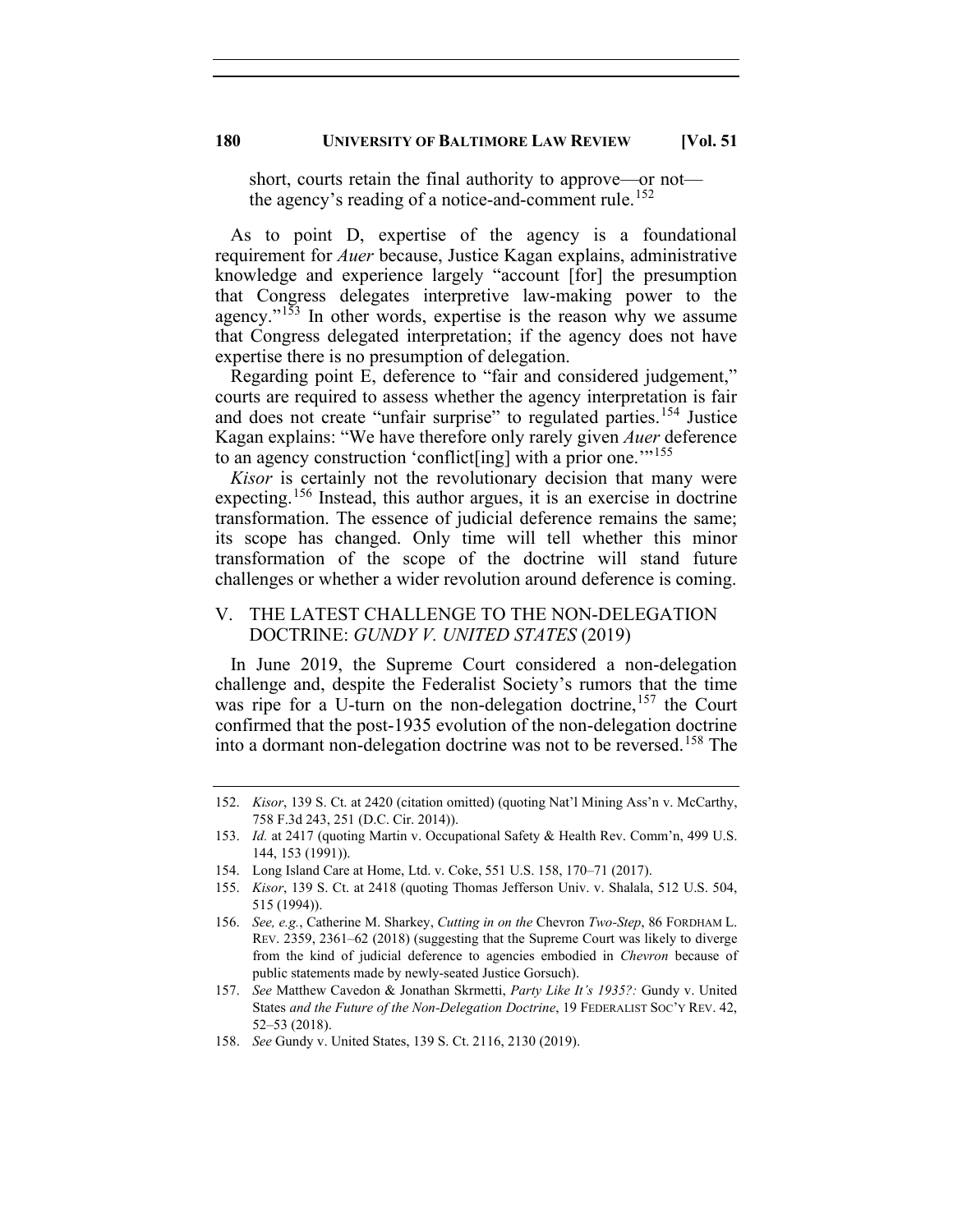case involved the constitutionality of 34 U.S.C. § 20913(d), a provision of the Sex Offender Registration and Notification Act (SORNA) that delegates power to the Attorney General "to specify the applicability" of the registration requirements to offenders convicted before the statute's enactment.<sup>[159](#page-27-0)</sup> The Court, in a plurality opinion by Justice Kagan, Ginsburg, Breyer, and Sotomayor, held such delegation constitutional.<sup>[160](#page-27-1)</sup> Justice Kagan cited to precedents such as *Mistretta*<sup>[161](#page-27-2)</sup> and *Hampton*,<sup>[162](#page-27-3)</sup> and reiterated that the Constitution allows Congress to delegate discretion as long as Congress provides an intelligible principle to direct the actions of the delegee.<sup>[163](#page-27-4)</sup> She held that "Congress is on the need to give discretion to executive officials to implement its programs[,] $v^{164}$  $v^{164}$  $v^{164}$  and therefore argued that delegation is a constitutional necessity that the Court has recognised for a long time. [165](#page-27-6)

Justice Alito filed a concurring opinion in which he agreed with Justice Kagan that the post-1935 rejection of non-delegation arguments directed the Court to reject this challenge but that he would be open to reconsider this approach if there was a majority.<sup>[166](#page-27-7)</sup>

On the other side of the spectrum, Justice Gorsuch filed a thirtythree page dissent joined by Chief Justice Roberts and Justice Thomas. His dissenting opinion is, as expected, full of originalist verve. The reader gets the impression that Justice Gorsuch is preparing the ground for a future overhaul of the non-delegation doctrine when he appeals to the intent of the framers to confer sovereignty to the people and insists that delegation of legislative power to the executive frustrates "the system of government ordained

- 161. Mistretta v. United States, 488 U.S. 361 (1989).
- 162. J.W. Hampton, Jr., & Co. v. United States, 276 U.S. 394 (1928).
- <span id="page-27-4"></span><span id="page-27-3"></span>163. *Gundy*, 139 S. Ct. at 2129 (citing *J.W. Hampton, Jr., & Co.*, 276 U.S. at 409).
- 164. *Id.* at 2130.
- <span id="page-27-6"></span><span id="page-27-5"></span>165. *Id.* ("Consider again this Court's long-time recognition: 'Congress simply cannot do its job absent an ability to delegate power under broad general directives.'" (quoting Mistretta, 488 U.S. at 372)).
- <span id="page-27-7"></span>166. *Id.* at 2131 (Alito, J., concurring) ("If a majority of this Court were willing to reconsider the approach we have taken for the past 84 years, I would support that effort. But because a majority is not willing to do that, it would be freakish to single out the provision at issue here for special treatment.").

<span id="page-27-0"></span><sup>159.</sup> 34 U.S.C. § 20913(d). ("The Attorney General shall have the authority to specify the applicability of the requirements of this subchapter to sex offenders convicted before the enactment of this chapter . . . and to prescribe rules for the registration of any such sex offenders and for other categories of sex offenders who are unable to comply with subsection (b).").

<span id="page-27-2"></span><span id="page-27-1"></span><sup>160.</sup> *See Gundy*, 139 S. Ct. at 2121.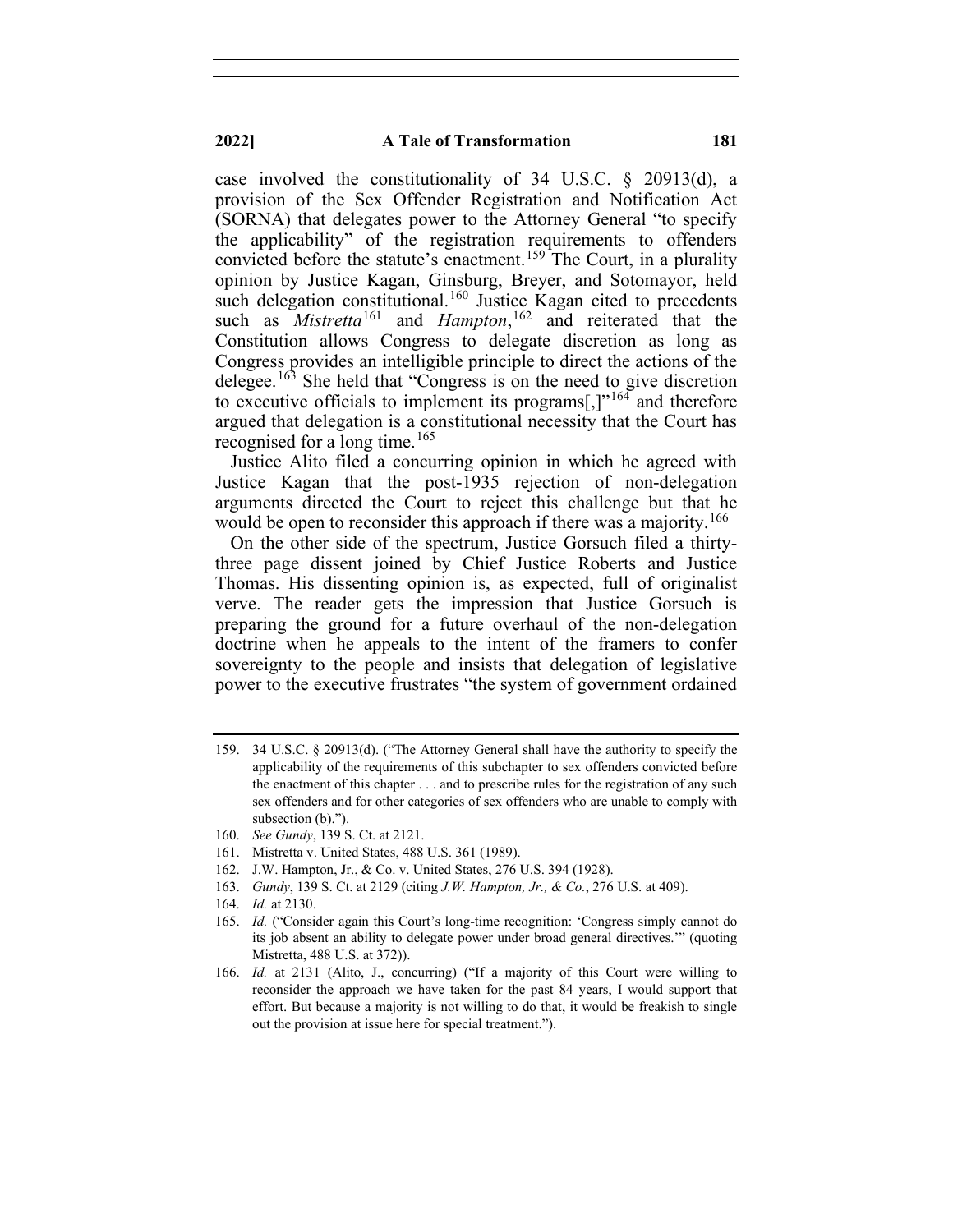by the Constitution."<sup>[167](#page-28-0)</sup> He cites to passages of "The Federalist"<sup>[168](#page-28-1)</sup> and to the work of John Locke<sup>[169](#page-28-2)</sup> to remind the Court of its obligation to uphold the doctrine of separation of powers and "to prevent Congress from 'confer[ring] the Government's "judicial Power" on entities outside Article III."<sup>[170](#page-28-3)</sup> His dissent is based on the 1930's findings of *Shechter Poultry* and *Panama* (the only Supreme Court decisions that uphold the non-delegation doctrine) that he uses as examples of impermissible delegations:

Our precedents confirm these conclusions. If allowing the President to draft a "cod<sup>[e]</sup> of fair competition" for slaughterhouses was "delegation running riot," then it's hard to see how giving the nation's chief prosecutor the power to write a criminal code rife with his own policy choices might be permissible. And if Congress may not give the President the discretion to ban or allow the interstate transportation of petroleum, then it's hard to see how Congress may give the Attorney General the discretion to apply or not apply any or all of SORNA's requirements to pre-Act offenders, and then change his mind at any time. $171$ 

His specific argument is that the delegation of power to specify the applicability of the registration requirement constitutes the delegation of unfettered discretion to decide which requirements to impose on which pre-Act offenders and therefore to determine offenders' rights, something that the executive cannot do.<sup>[172](#page-28-5)</sup>

Justice Kavanaugh took no part in the consideration or decision of *Gundy* because he was not a member of the court when the case was argued in October 2018. [173](#page-28-6) However, doubts remain as to what the

<span id="page-28-0"></span><sup>167.</sup> *Id.* at 2133 (Gorsuch, J., dissenting) ("The framers understood, too, that it would frustrate 'the system of government ordained by the Constitution' if Congress could merely announce vague aspirations and then assign others the responsibility of adopting legislation to realize its goals. Through the Constitution, after all, the people had vested the power to prescribe rules limiting their liberties in Congress alone. No one, not even Congress, had the right to alter that arrangement.").

<span id="page-28-1"></span><sup>168.</sup> *Id.* at 2135 (citations omitted) ("The framers warned us against permitting consequences like these. As Madison explained, '[t]here can be no liberty where the legislative and executive powers are united in the same person, or body of magistrates.'").

<sup>169.</sup> *See id.* at 2133.

<span id="page-28-4"></span><span id="page-28-3"></span><span id="page-28-2"></span><sup>170.</sup> *Id.* at 2142.

<sup>171.</sup> *Id.* at 2144.

<span id="page-28-5"></span><sup>172.</sup> *See id.* at 2143.

<span id="page-28-6"></span><sup>173.</sup> Kathryn E. Kovacs, *Did the Dissent in* Gundy v. United States *Open Up a Can of Worms?*, AM. CONST. SOC'Y (June 24, 2019),